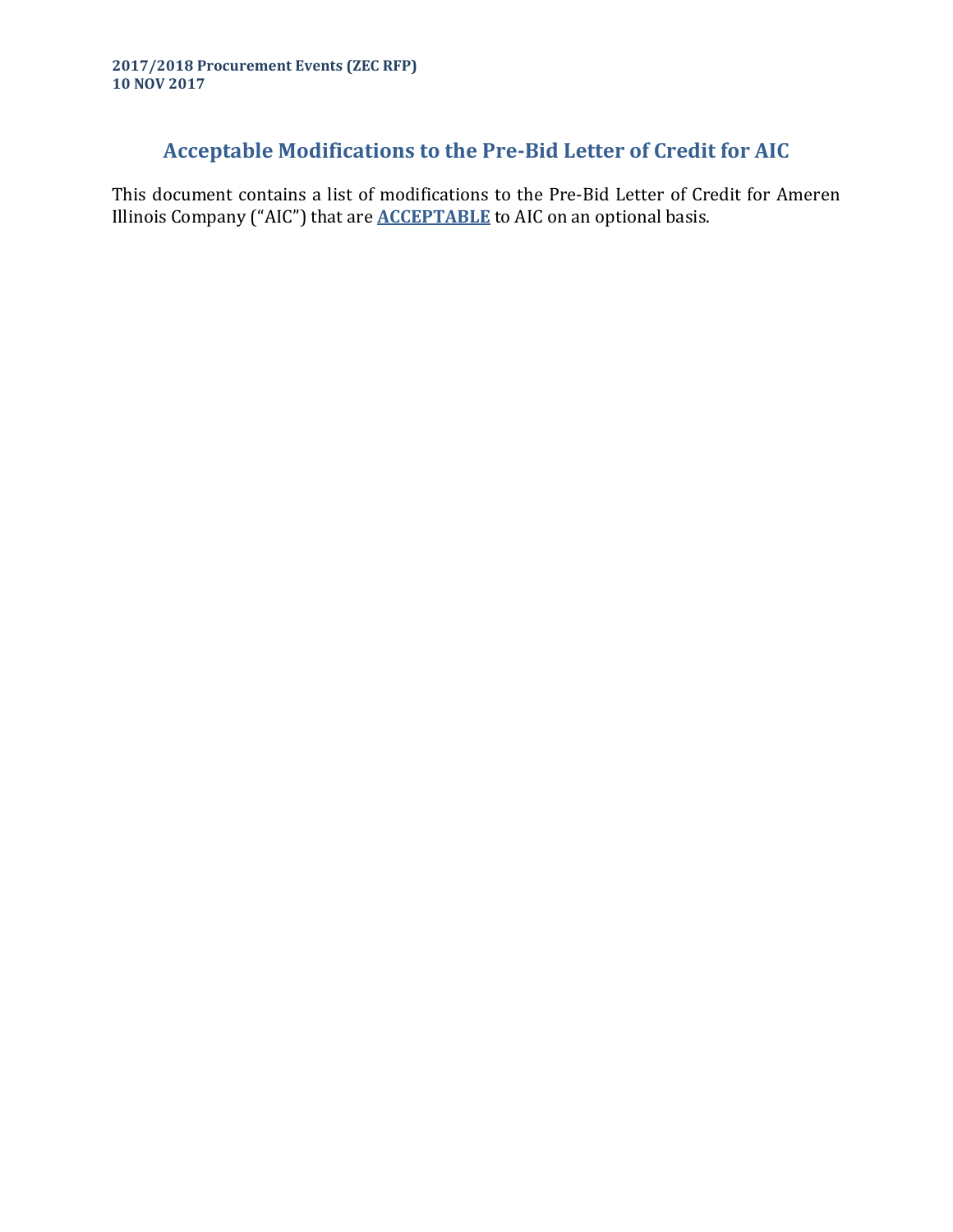#### **2017/18 Procurement Events (ZEC RFP) 10 NOV 2017**

# **Original Beneficiary**

To: Ameren Illinois Company

# **Acceptable Modifications to Beneficiary**

B.1 To: Ameren Illinois Company Attn: Managing Supervisor, Credit Risk Management 1901 Chouteau Avenue, MC 960 St. Louis, MO 63103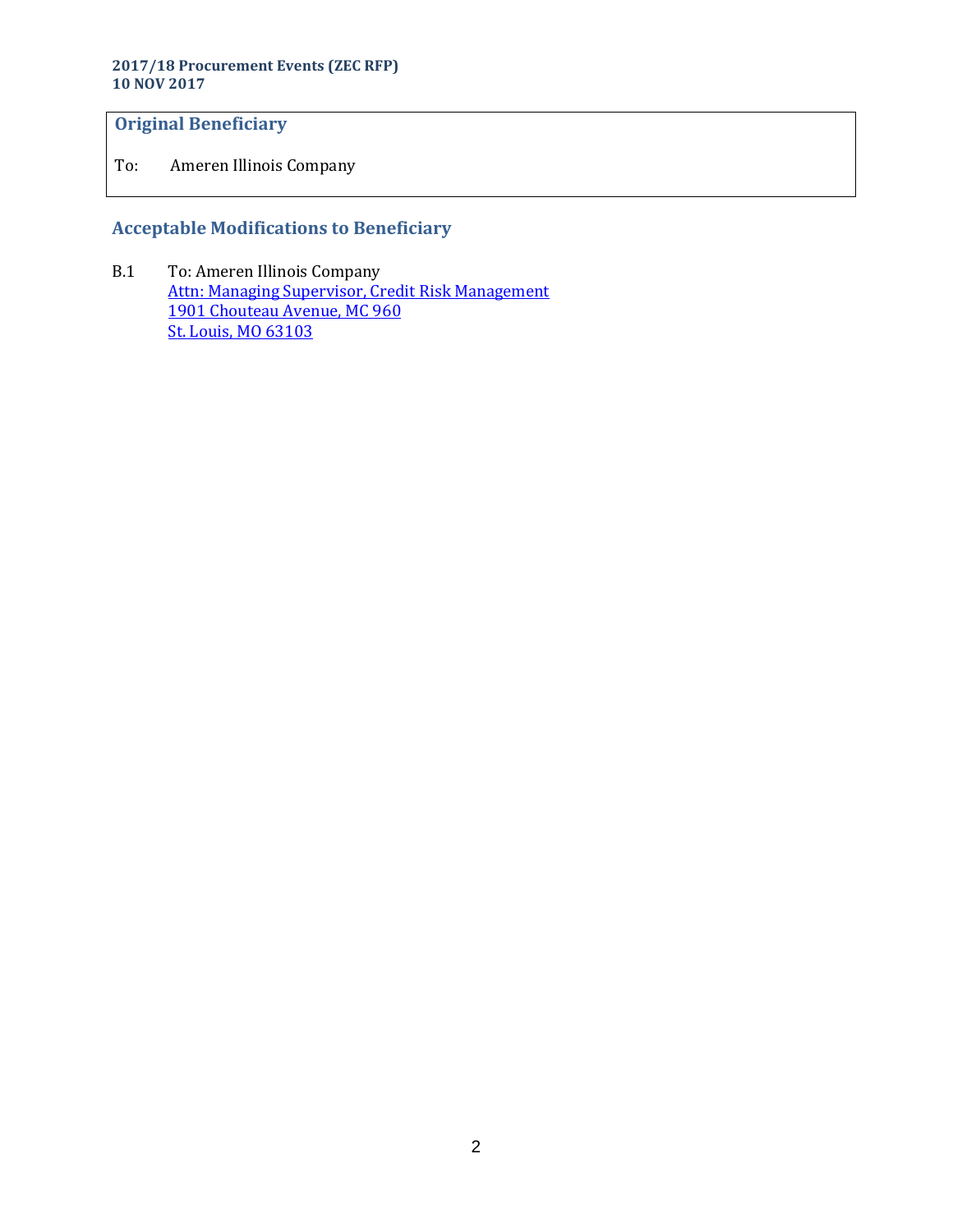1. We \_\_\_\_\_\_\_\_\_\_\_\_\_\_ (the "Issuing Bank") hereby establish this Irrevocable Standby Letter of Credit (this "Letter of Credit") in your favor in the amount of USD \$\_\_\_\_\_\_\_\_\_\_\_\_\_, effective immediately and available to you at sight upon demand at our counters at \_\_\_\_\_\_\_\_\_\_\_\_\_\_\_\_[designate Issuing Bank's location for presentments] and expiring at 5:00 PM (Eastern Prevailing time) on February 15, 2018, (the "Expiration Date"), unless terminated earlier in accordance with the provisions of Paragraph 9 hereof.

- 1.1 We \_\_\_\_\_\_\_\_\_\_\_\_\_\_ (the "Issuing Bank") hereby establish this Irrevocable Standby Letter of Credit (this "Letter of Credit") in your favor in the amount of USD  $\frac{2}{3}$  effective immediately and available to you at sight upon demand at our counters at \_\_\_\_\_\_\_\_\_\_\_\_\_\_\_\_[designate Issuing Bank's location for presentments] and expiring at 5:00 PM (Eastern Prevailing time) on February 15, 2018, (the "Expiration Date"), unless terminated earlier in accordance with the provisions of Paragraph 9 hereof.
- 1.2 We **Example 1.2** We **Conserver (the "Issuing Bank**Issuer") hereby establish this Irrevocable Standby Letter of Credit (this "Letter of Credit") in your favor in the amount of USD \$\_\_\_\_\_\_\_\_\_\_\_\_\_, effective immediately and available to you at sight upon demand at our counters at \_\_\_\_\_\_\_\_\_\_\_\_\_\_\_\_[designate Issuing Bank's location for presentments] and expiring at 5:00 PM (Eastern Prevailing time) on February 15, 2018, (the "Expiration Date"), unless terminated earlier in accordance with the provisions of Paragraph 9 hereof.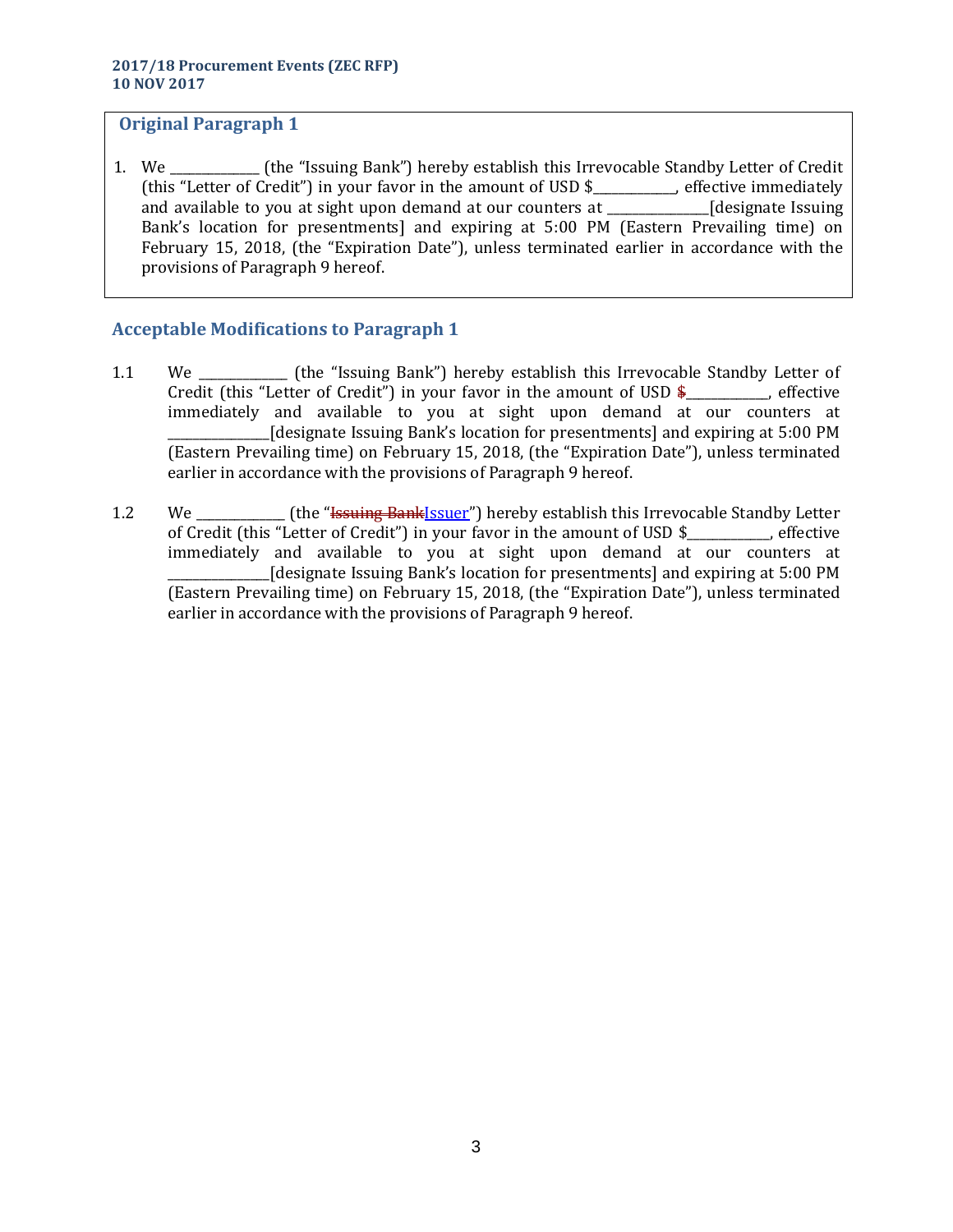- 2. This Letter of Credit is issued at the request and for the account of \_\_\_\_\_\_\_\_\_\_\_\_\_\_\_\_\_\_\_\_\_\_\_\_\_\_\_\_\_\_\_\_\_\_\_\_\_\_\_\_\_\_\_\_\_\_ (including its successors and assigns, the "Bidder"). This Letter of Credit may be drawn once Ameren Illinois Company has notified the [Issuing Bank] in writing that the Bidder:
	- a) has made a material omission or misrepresentation in the Proposal submitted by the Bidder in connection with the Procurement Event; or
	- b) has failed to execute the applicable supplier contract within three (3) Business Days of being notified that a Zero Emission Facility presented by the Bidder was selected through the ZEC RFP and approved by the Illinois Commerce Commission or has failed to meet any applicable creditworthiness requirements of the applicable supplier contract; or
	- c) has failed to pay the applicable Supplier Fee to the Illinois Power Agency within seven (7) Business Days of being notified that a Zero Emission Facility presented by the Bidder was selected through the ZEC RFP and approved by the Illinois Commerce Commission.

# **Acceptable Modifications to Paragraph 2**

2.1. *Please note that change to Paragraph 2 and change to Annex 1 are only acceptable if both changes are made together.*

This Letter of Credit is issued at the request and for the account of \_\_\_\_\_\_\_\_\_\_\_\_\_\_\_\_\_\_\_\_\_\_\_\_\_\_\_\_\_\_\_\_\_\_\_\_\_\_\_\_\_\_\_\_\_\_ (including its successors and assigns, the "Bidder"). This Letter of Credit may be drawn once Ameren Illinois Company has notified the Hssuing Bank] in writing that the Bidder-by presenting the documents required by Paragraph 3 hereof, including your drawing certificate stating that:

- a) "the Bidder has made a material omission or misrepresentation in the Proposal submitted by the Bidder in connection with the Procurement Event"; or
- b) "the Bidder has failed to execute the applicable supplier contract within three  $(3)$ Business Days of being notified that a Zero Emission Facility presented by the Bidder was selected through the ZEC RFP and approved by the Illinois Commerce Commission or has failed to meet any applicable creditworthiness requirements of the applicable supplier contract"; or
- c) "the Bidder has failed to pay the applicable Supplier Fee to the Illinois Power Agency within seven (7) Business Days of being notified that a Zero Emission Facility presented by the Bidder was selected through the ZEC RFP and approved by the Illinois Commerce Commission".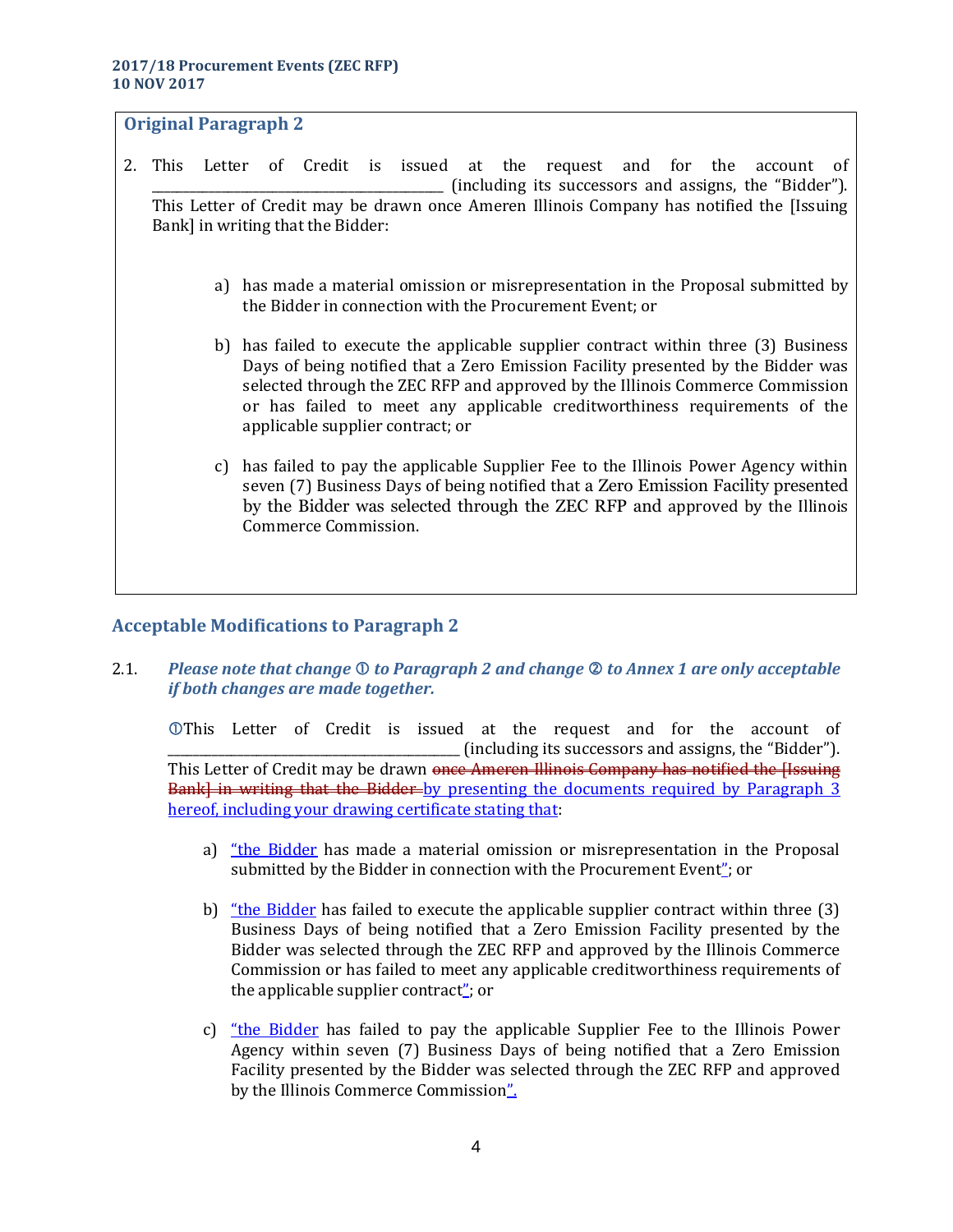#### **Modification** A1.1 DRAWING CERTIFICATE UNDER LETTER OF CREDIT NO. \_\_\_\_\_\_\_\_

- 2.2. This Letter of Credit is issued at the request and for the account of \_ (<del>including its successors and assigns,</del> the "Bidder"). This Letter of Credit may be drawn once Ameren Illinois Company has notified the [Issuing Bank] in writing that the Bidder:
	- a) has made a material omission or misrepresentation in the Proposal submitted by the Bidder in connection with the Procurement Event; or
	- b) has failed to execute the applicable supplier contract within three (3) Business Days of being notified that a Zero Emission Facility presented by the Bidder was selected through the ZEC RFP and approved by the Illinois Commerce Commission or has failed to meet any applicable creditworthiness requirements of the applicable supplier contract; or
	- c) has failed to pay the applicable Supplier Fee to the Illinois Power Agency within seven (7) Business Days of being notified that a Zero Emission Facility presented by the Bidder was selected through the ZEC RFP and approved by the Illinois Commerce Commission.

# 2.3. Please note that change  $\mathbb D$  to Paragraph 2 and change  $\mathbb Q$  to Annex 1 are only acceptable *if both changes are made together.*

This Letter of Credit is issued at the request and for the account of \_\_\_\_\_\_\_\_\_\_\_\_\_\_\_\_\_\_\_\_\_\_\_\_\_\_\_\_\_\_\_\_\_\_\_\_\_\_\_\_\_\_\_\_\_\_ (including its successors and assigns, the "Bidder"). This Letter of Credit may be drawn <del>once Ameren Illinois Company has notified the Hssuing</del> Bank] in writing that by presenting the documents required by Paragraph 3 hereof, including your drawing certificate in the form of Annex 1 to this letter of credit one of the following stating that the Bidder:

- a) has made a material omission or misrepresentation in the Proposal submitted by the Bidder in connection with the Procurement Event; or
- b) has failed to execute the applicable supplier contract within three (3) Business Days of being notified that a Zero Emission Facility presented by the Bidder was selected through the ZEC RFP and approved by the Illinois Commerce Commission or has failed to meet any applicable creditworthiness requirements of the applicable supplier contract; or
- c) has failed to pay the applicable Supplier Fee to the Illinois Power Agency within seven (7) Business Days of being notified that a Zero Emission Facility presented by the Bidder was selected through the ZEC RFP and approved by the Illinois Commerce Commission.

#### **Modification** A1.1

DRAWING CERTIFICATE UNDER LETTER OF CREDIT NO.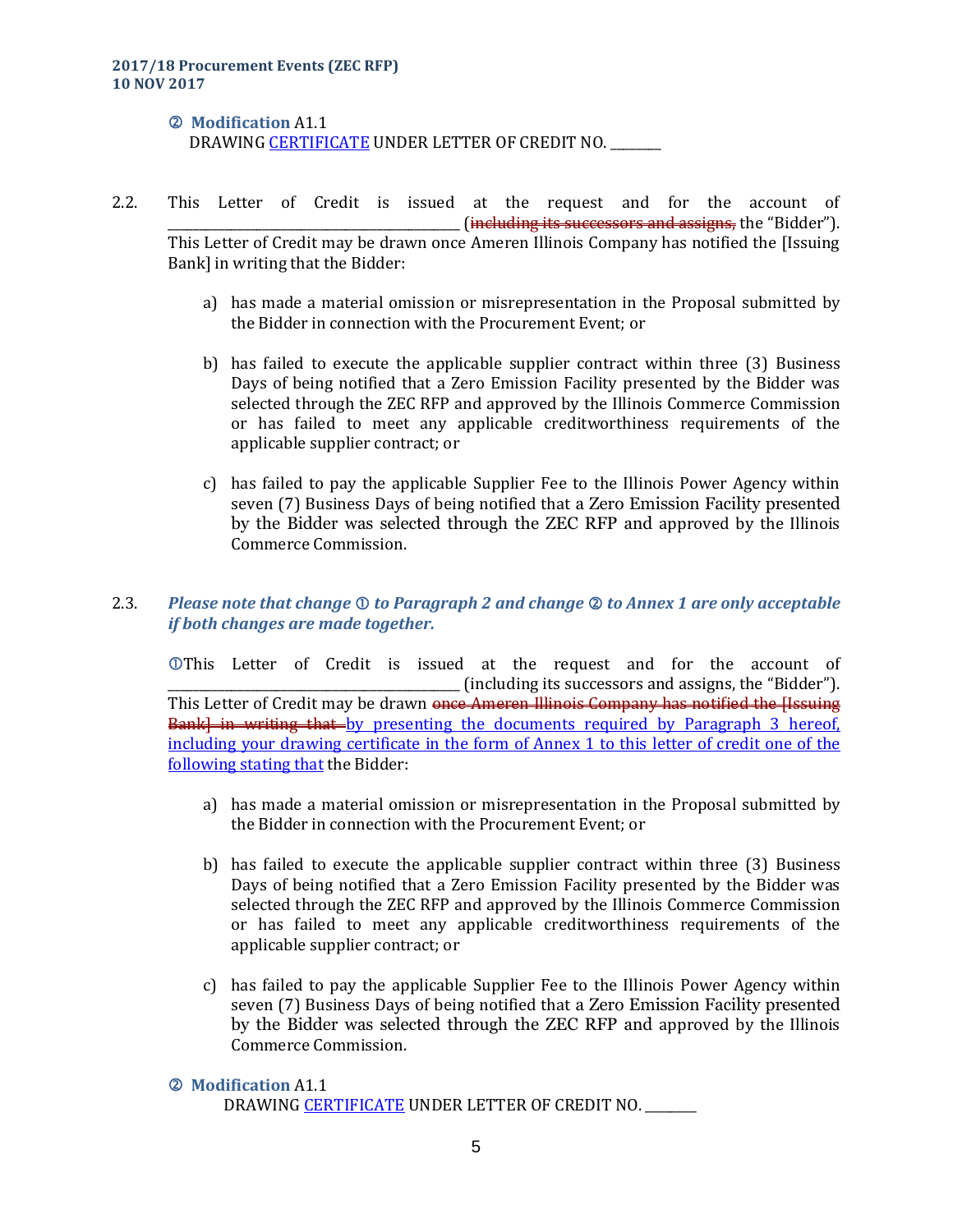3. We hereby irrevocably authorize you to draw on us, in accordance with the terms and conditions hereof, up to the amount available under this Letter of Credit from time to time, subject to reduction as provided in Paragraph 8. A partial or full drawing hereunder may be presented by you on any Business Day on or prior to the Expiration Date by delivering or transmitting to (identify Issuing Bank),

(U.S. address), (a) a notice executed by you in the form of Annex 1 hereto, appropriately completed and duly signed by an Authorized Officer of Ameren Illinois Company and (b) your draft in the form of Annex 2 hereto, appropriately completed and duly signed by an Authorized Officer of Ameren Illinois Company.

# **Acceptable Modifications to Paragraph 3**

3.1. We hereby irrevocably authorize you to draw on us, in accordance with the terms and conditions hereof, up to the amount available under this Letter of Credit from time to time, subject to reduction as provided in Paragraph 8. A partial or full drawing hereunder may be presented by you on any Business Day on or prior to the Expiration Date by delivering or transmitting to (identify Issuing Bank),

(U.S. address), (a) a notice executed by you  $\frac{\text{substantially}}{\text{in}}$  in the form of Annex 1 hereto, appropriately completed and duly signed by an Authorized Officer of Ameren Illinois Company and (b) your draft **substantially** in the form of Annex 2 hereto, appropriately completed and duly signed by an Authorized Officer of Ameren Illinois Company.

- 3.2. We hereby irrevocably authorize you to draw on us, in accordance with the terms and conditions hereof, up to the amount available under this Letter of Credit from time to time, subject to reduction as provided in Paragraph 8. A partial or full drawing hereunder may be presented by you on any Business Day on or prior to the Expiration Date by delivering or transmitting in the manner specified in Paragraph 4 below to (identify Issuing Bank), (U.S. address), (a) a notice executed by you in the form of Annex 1 hereto, appropriately completed and duly signed by an Authorized Officer of Ameren Illinois Company and (b) your draft in the form of Annex 2 hereto, appropriately completed and duly signed by an Authorized Officer of Ameren Illinois Company.
- 3.3. We hereby irrevocably authorize you to draw on us, in accordance with the terms and conditions hereof, up to the amount available under this Letter of Credit from time to time, subject to reduction as provided in Paragraph 8. A partial or full drawing hereunder may be presented by you on any Business Day on or prior to the Expiration Date by delivering or transmitting to (identify Issuing Bank), (U.S. address), (a) a notice executed by you in the form of Annex 1 hereto, appropriately completed and duly signed by one purporting to be an Authorized Officer of

Ameren Illinois Company and (b) your draft in the form of Annex 2 hereto, appropriately completed and duly signed by one purporting to be an Authorized Officer of Ameren Illinois Company.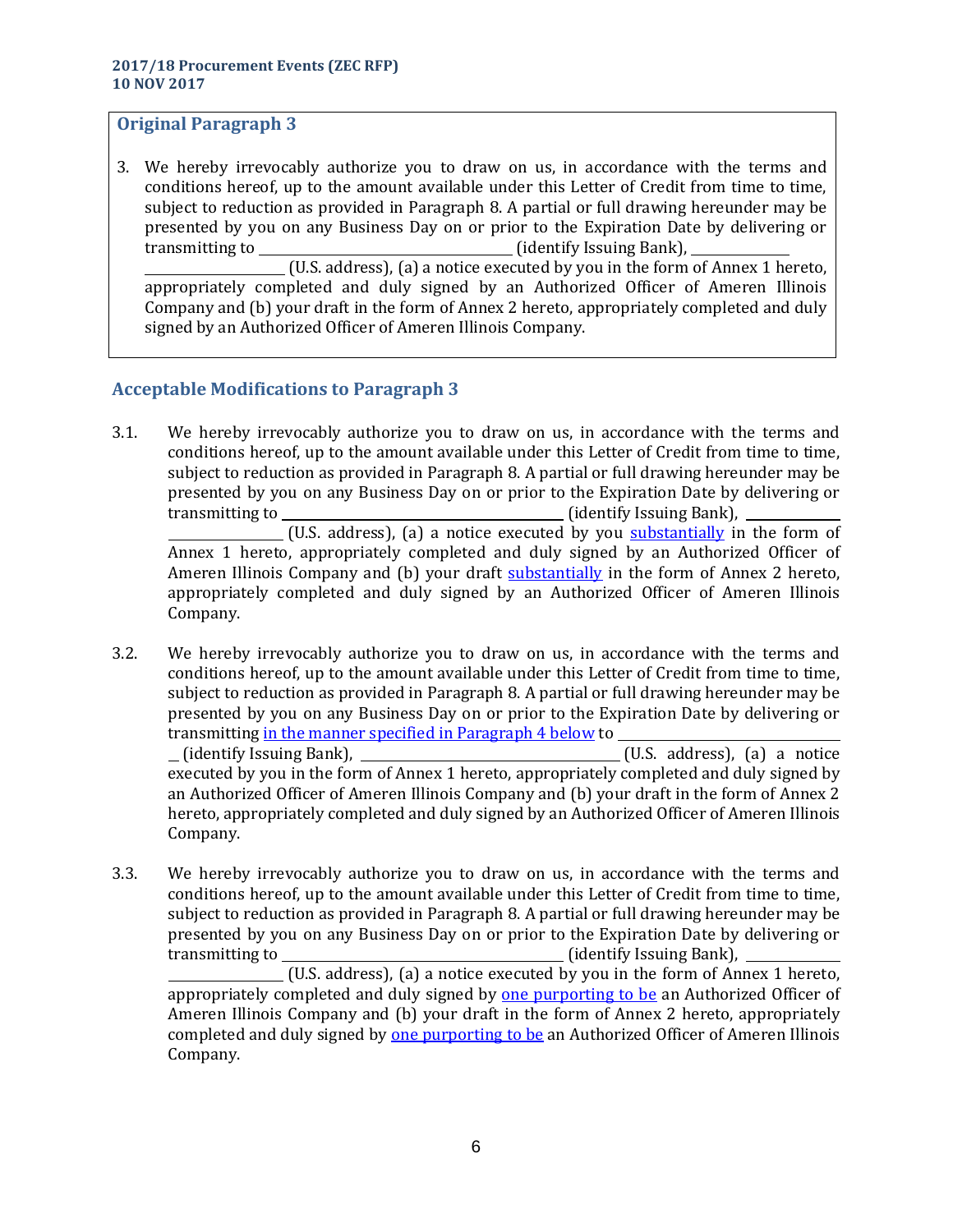#### **2017/18 Procurement Events (ZEC RFP) 10 NOV 2017**

3.4. We hereby irrevocably authorize you to draw on us, in accordance with the terms and conditions hereof, up to the amount available under this Letter of Credit from time to time, subject to reduction as provided in Paragraph 8. A partial or full drawing hereunder may be presented by you on any Business Day on or prior to the Expiration Date by delivering or transmitting to  $\qquad \qquad$  (identify Issuing Bank),

 $(U.S.$  address), (a) a notice executed by you in the form of Annex 1 hereto, appropriately completed and duly signed by an Authorized Officer of Ameren Illinois Company and (b) your draft in the form of Annex 2 hereto, appropriately completed and duly signed by an Authorized Officer of Ameren Illinois Company.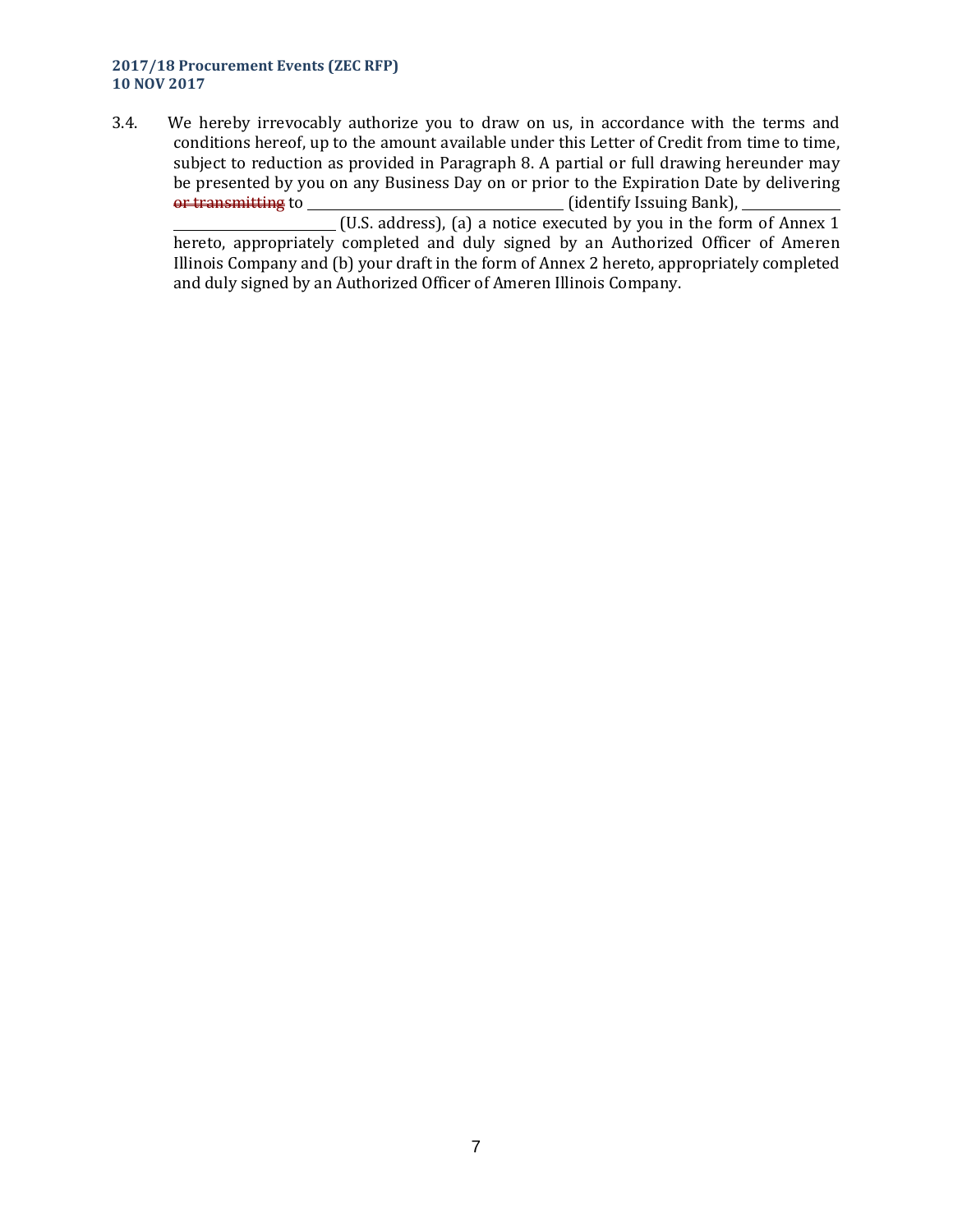4. Drafts, document(s) and other communications hereunder may be presented or delivered to us by facsimile transmission. Presentation of documents to effect a draw by facsimile must be made to the following facsimile number: \_\_\_\_\_\_\_\_\_\_\_\_\_\_\_, and confirmed by telephone to us at the following number(s): \_\_\_\_\_\_\_\_\_\_\_\_\_\_\_\_. In the event of a presentation via facsimile transmission, no mail confirmation is necessary and the facsimile transmission will constitute the operative drawing documents.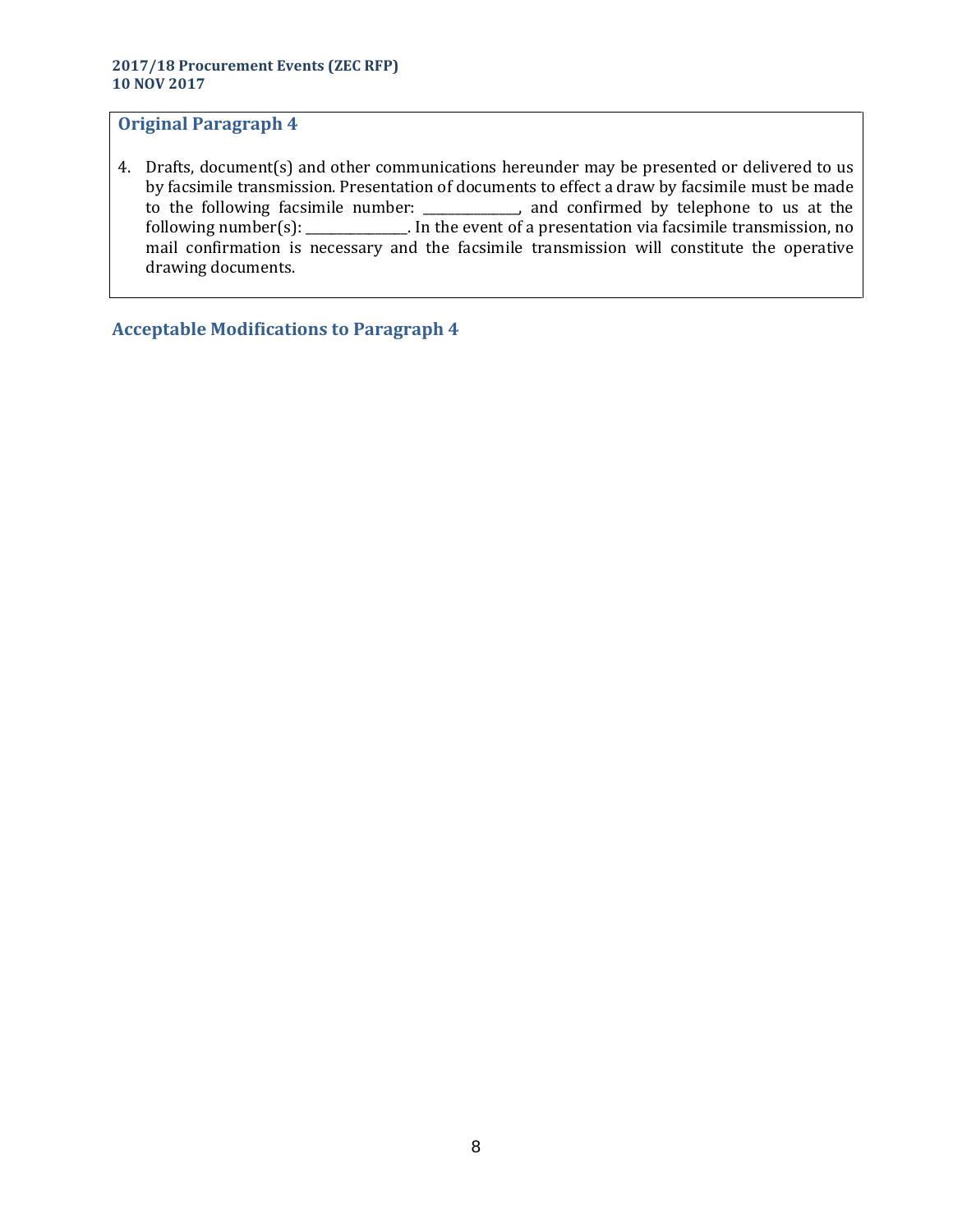5. We will honor a drawing hereunder made in compliance with the terms and provisions of this Letter of Credit by transferring in immediately available funds the amount specified in your draft (or so much thereof as is available hereunder) delivered or transmitted to us in connection with such drawing to the account designated as provided below, by 3:00 PM (Eastern Prevailing time) on the date of such drawing, if delivery or transmission of the requisite documents pursuant to Paragraph 3 hereof is made prior to 11:00 AM (Eastern Prevailing time) on a Business Day, but at the opening of business on the first Business Day next succeeding the date of such drawing if delivery or transmission of the requisite documents pursuant to Paragraph 3 hereof is made on or after 11:00 AM (Eastern Prevailing time) on any Business Day.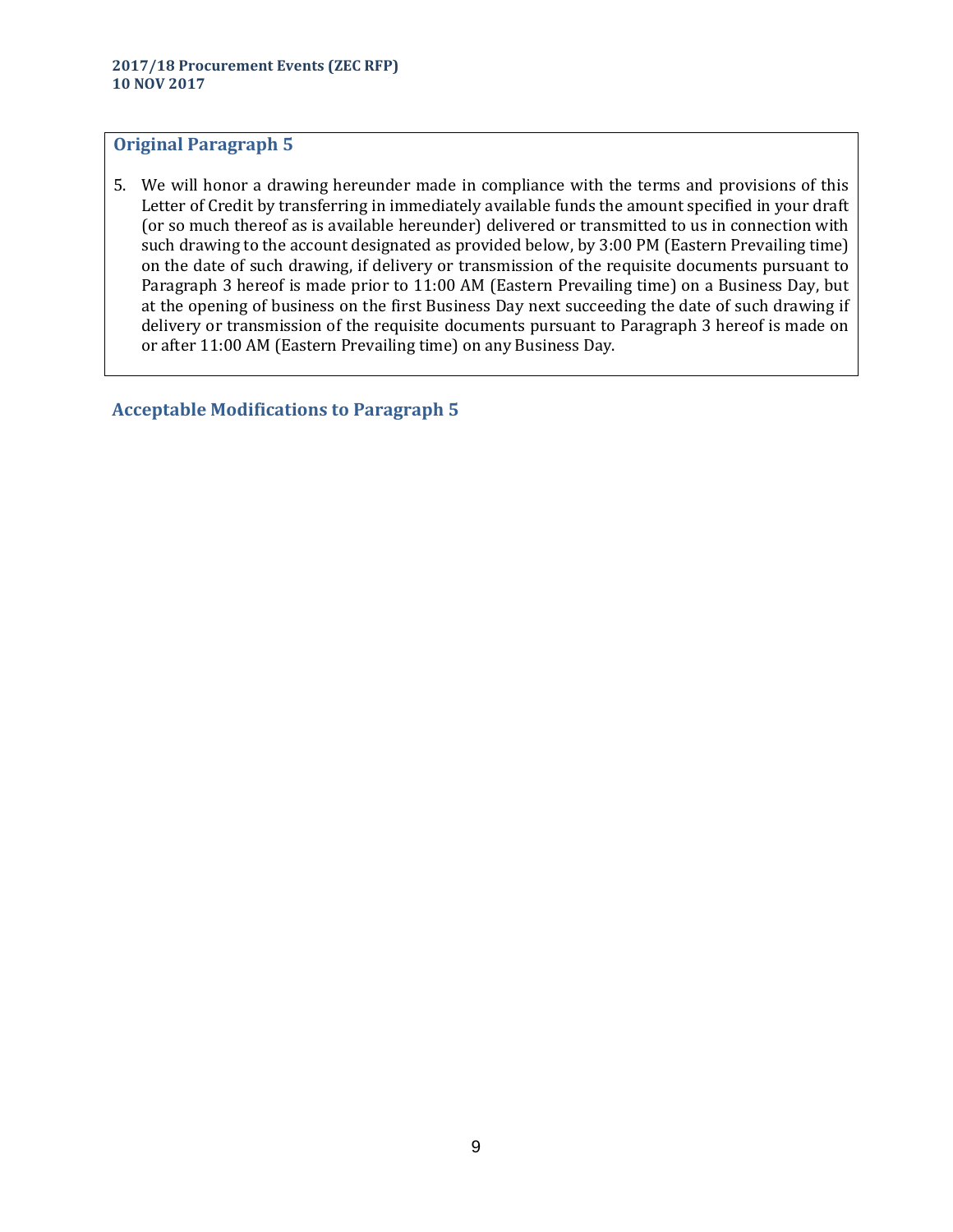6. If a demand for payment made by you hereunder does not, in any instance, conform to the terms and conditions of this Letter of Credit, we shall give you notice not later than the time provided in Paragraph 5 above for honor of a drawing presented to us, that the demand for payment was not effected in accordance with the terms and conditions of this Letter of Credit, stating the reasons why the demand for payment was not so effected and that we will upon your instructions hold any documents at your disposal or return the same to you. Upon being notified that the demand for payment was not effected in conformity with this Letter of Credit, you may attempt to correct any such non-conforming demand for payment to the extent that you are entitled to do so, provided, however, in such event a conforming demand for payment must be timely made in accordance with the terms of this Letter of Credit.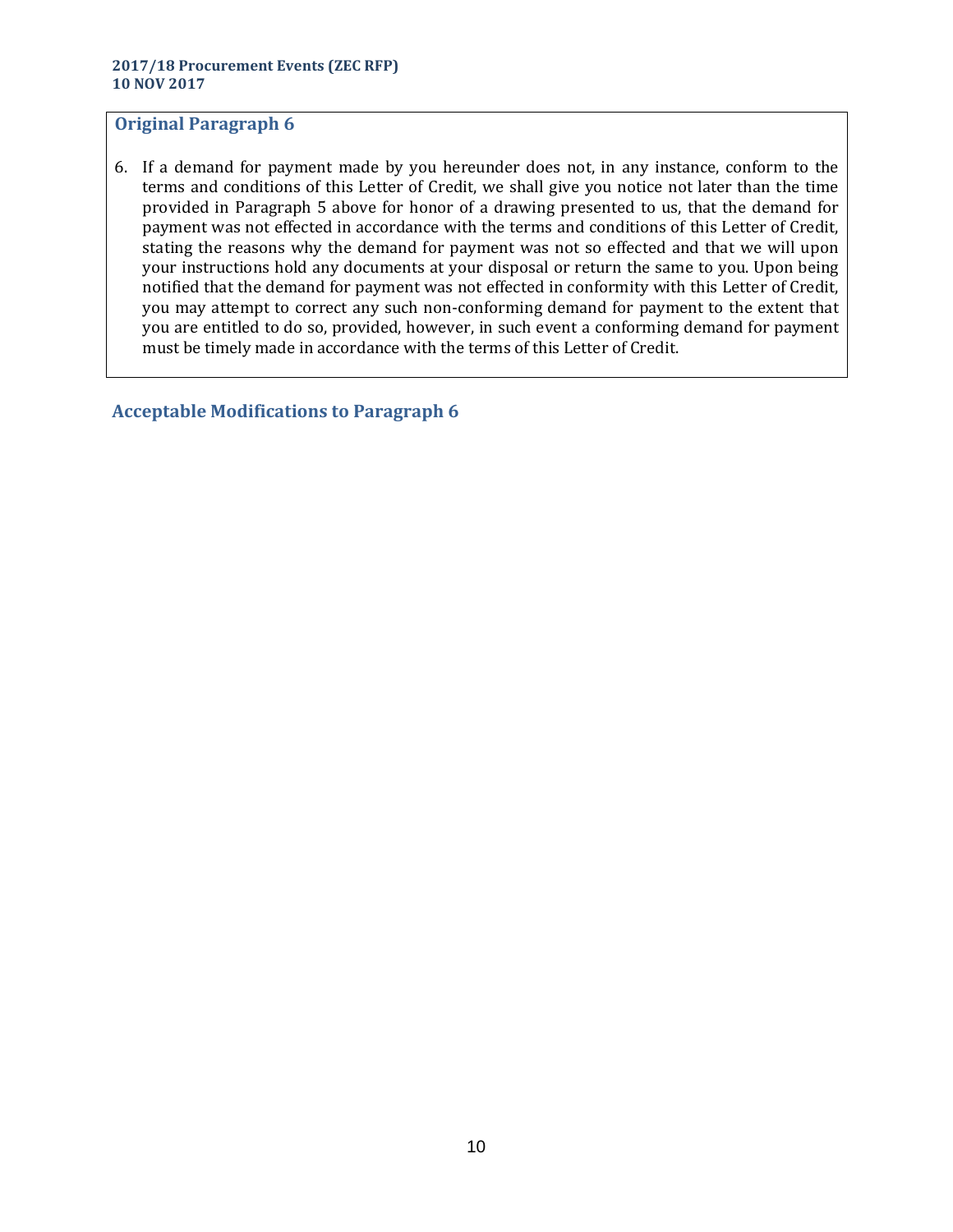7. Unless otherwise hereafter designated in writing to us by an Authorized Officer of Ameren Illinois Company, all payments made by us under this Letter of Credit shall be transmitted by wire transfer to Ameren Illinois Company pursuant to the following instructions:

| Account No.: ________     |
|---------------------------|
|                           |
| Bank's Address: _________ |
|                           |
|                           |

| <b>ABA Routing No.:</b> |  |
|-------------------------|--|
| Contact: __             |  |
| Telephone No.:          |  |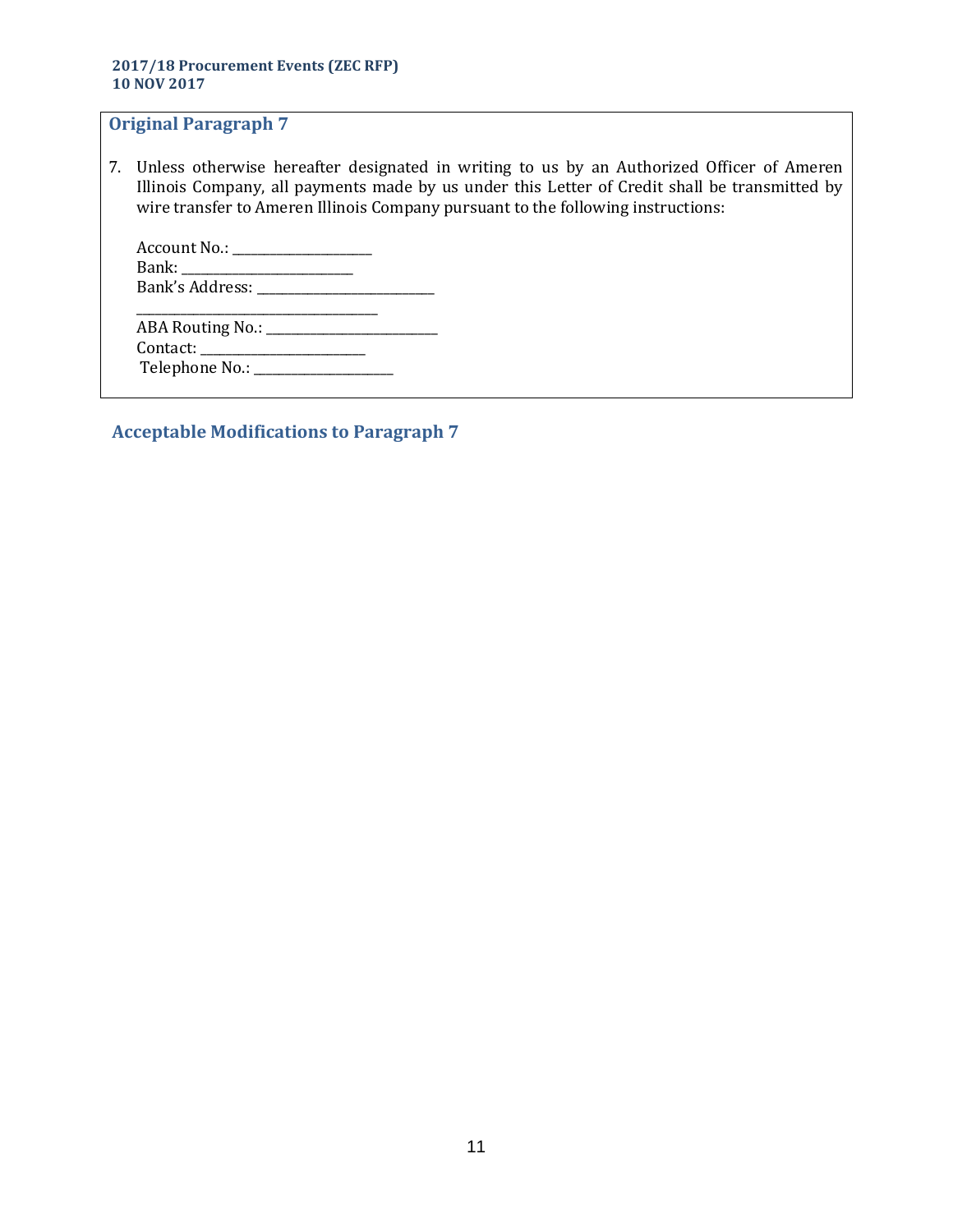8. Partial drawings are permitted hereunder and multiple drawings are permitted hereunder. The amount available for drawing by you under this Letter of Credit shall be automatically reduced to the extent of the amount of any drawings referencing this Letter of Credit was previously paid by us. Presentation of demands for drawings in amounts that exceed the amount available to be drawn hereunder shall not be deemed a failure to comply with the requirements of Paragraph 3 hereof, provided that the amounts payable on any such demand shall thus be limited to the amount then available to be drawn under this Letter of Credit.

- 8.1. Partial drawings are permitted hereunder and multiple drawings presentations are permitted hereunder. The amount available for drawing by you under this Letter of Credit shall be automatically reduced to the extent of the amount of any drawings referencing this Letter of Credit was previously paid by us. Presentation of demands for drawings in amounts that exceed the amount available to be drawn hereunder shall not be deemed a failure to comply with the requirements of Paragraph 3 hereof, provided that the amounts payable on any such demand shall thus be limited to the amount then available to be drawn under this Letter of Credit.
- 8.2. Partial drawings are permitted hereunder and multiple drawings-presentations are permitted hereunder. The amount available for drawing by you under this Letter of Credit shall be automatically reduced to the extent of by the amount of any drawings paid through us referencing this Letter of Credit was previously paid by us. Presentation of demands for drawings in amounts that exceed the amount available to be drawn hereunder shall not be deemed a failure to comply with the requirements of Paragraph 3 hereof, provided that the amounts payable on any such demand shall thus be limited to the amount then available to be drawn under this Letter of Credit.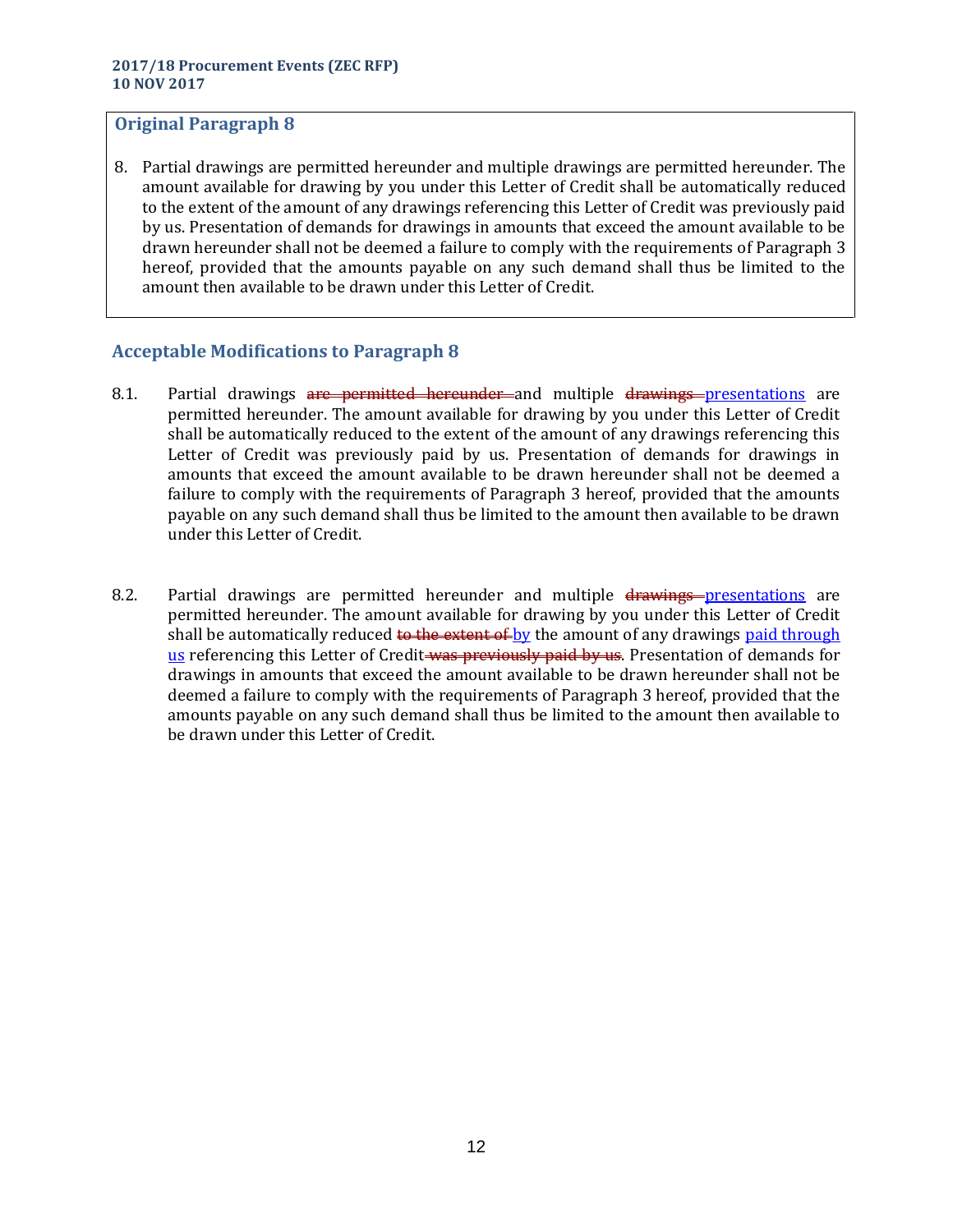9. This Letter of Credit shall terminate on the earliest of: (a) the date you have made drawings which exhaust the amount available to be drawn under this Letter of Credit, (b) the date we receive from you a Certificate of Cancellation in the form of Annex 3 hereto together with the original of this Letter of Credit (and subsequent amendments, if any) returned for cancellation, or (c) 5:00 PM (Eastern Prevailing time) on the Expiration Date.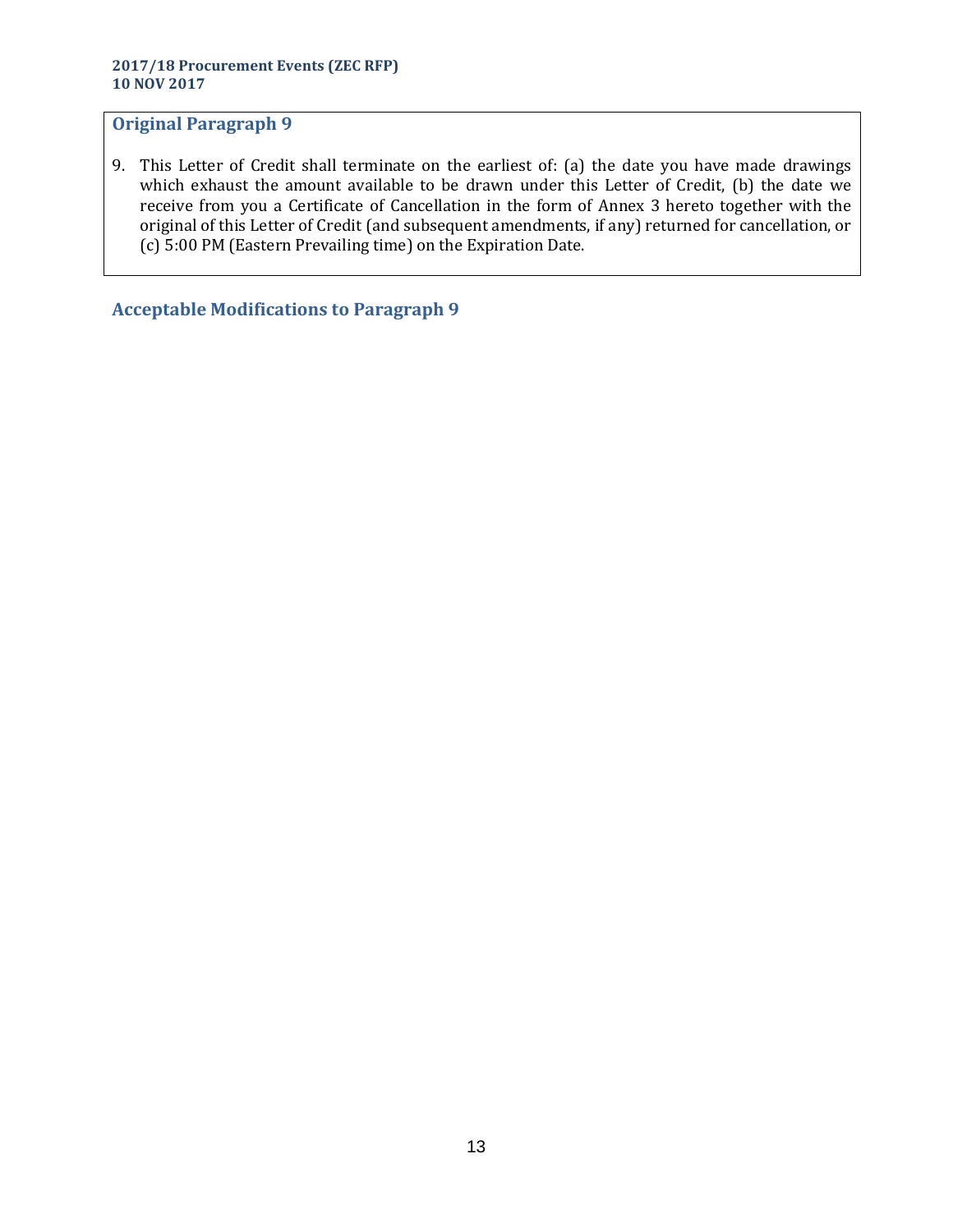10. Rule 3.14(a) of the International Standby Practices 1998 (International Chamber of Commerce Publication No. 590), or any successor publication thereto (the " $[SP"$ ), as it applies to this Letter of Credit is hereby modified to provide as follows:

If on the last Business Day for presentation the place for presentation stated in this Letter of Credit is for any reason closed, then the last day for presentation is automatically extended to the day occurring thirty calendar days after the place for presentation re-opens for business.

Rule 3.14(b) of the ISP is hereby modified by providing that any alternate place for presentation we may designate pursuant to this rule must be in the United States.

# **Acceptable Modifications to Paragraph 10**

10.1 Rule 3.14(a) of the International Standby Practices 1998 (International Chamber of Commerce Publication No. 590)<del>, or any successor publication thereto</del> (the "ISP"), as it applies to this Letter of Credit is hereby modified to provide as follows:

> If on the last Business Day for presentation the place for presentation stated in this Letter of Credit is for any reason closed, then the last day for presentation is automatically extended to the day occurring thirty calendar days after the place for presentation re-opens for business.

Rule 3.14(b) of the ISP is hereby modified by providing that any alternate place for presentation we may designate pursuant to this rule must be in the United States.

10.2. *Please note that change to Paragraph 10 is only acceptable if made together with change to Paragraph 11 and change to Paragraph 12.*

 Rule 3.14(a) of the International Standby Practices 1998 (International Chamber of Commerce Publication No. 590), or any successor publication thereto (the "ISP"), This Letter of Credit is not transferable, and except as otherwise expressly stated herein, is subject to the Uniform Customs and Practice for Documentary Credits – 2007 revision, International Chamber of Commerce Publication No. 600, (the "UCP"). All banking charges are for the account of the Bidder. This Letter of Credit shall, as to matters not governed by the UCP, be governed and construed in accordance with New York law, without regard to principles of conflicts of law.

#### Acceptable Modification 11.1

Article 36 of the UCP as it applies to this Letter of Credit is hereby modified to provide as follows:

If on the last Business Day for presentation the place for presentation stated in this Letter of Credit is for any reason closed, then the last day for presentation is automatically extended to the day occurring thirty calendar days after the place for presentation reopens for business.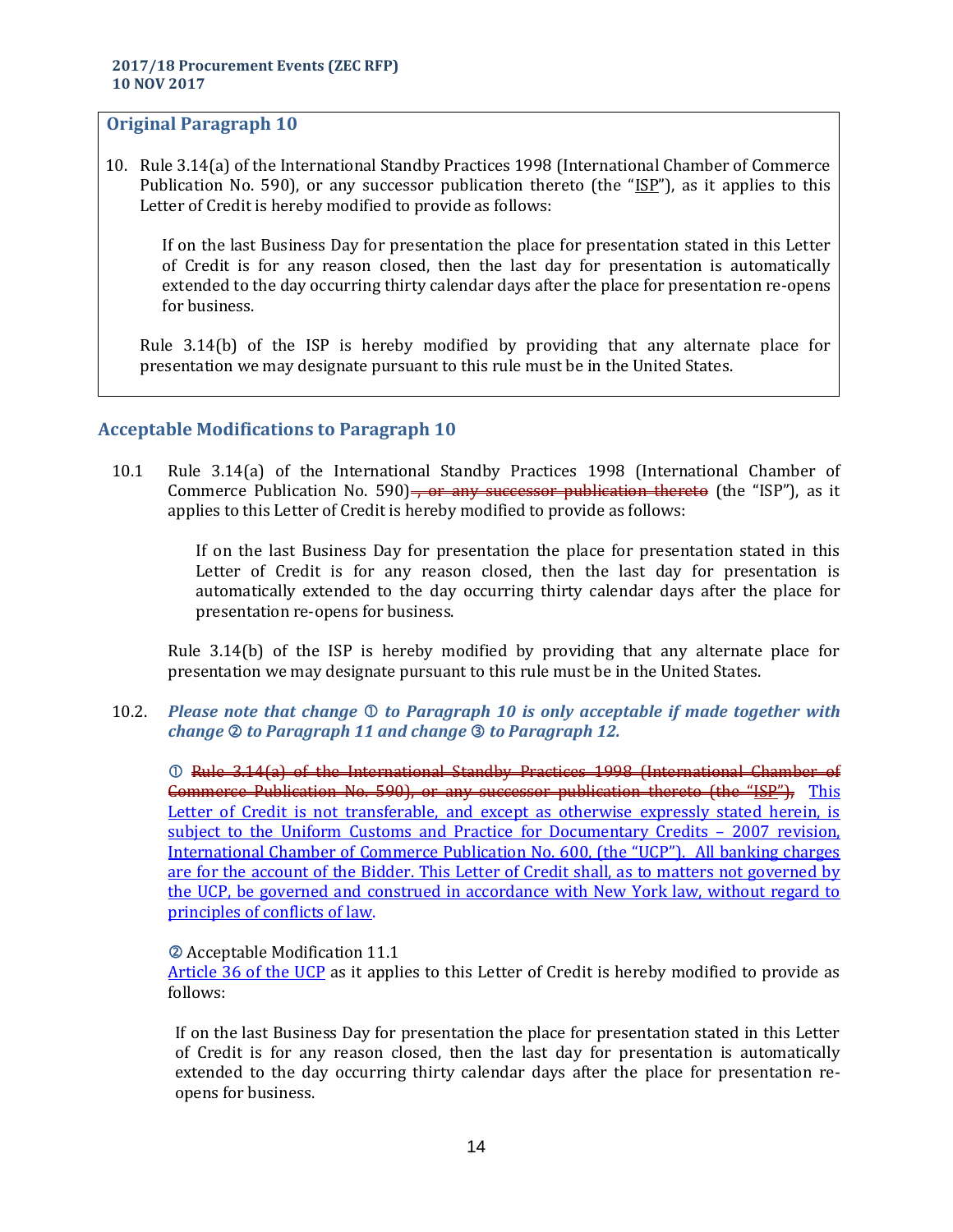Rule 3.14(b) Article 36 of the ISP UCP as it applies to this Letter of Credit is hereby further modified by providing that any alternate place for presentation we may designate pursuant to this rule must be in the United States.

#### Acceptable Modification 12.1

This Letter of Credit is not transferable. This Letter of Credit is subject to and shall be governed by the ISP except to the extent that the terms hereof are inconsistent with the provisions of the ISP, in which case the terms of this Letter of Credit shall govern. This Letter of Credit shall, as to matters not governed by the ISP or matters inconsistent with the ISP, be governed and construed in accordance with the laws of the State of New York, without regard to principles of conflicts of law. As used herein:

"Authorized Officer" shall mean President, Treasurer, any Vice President or Senior Vice President or any Assistant Treasurer.

"Bidder" shall mean an entity that has previously provided to the IPA the eligibility information required under Section 1-75(d-5)(1)(A) of the IPA Act.

"Business Day" shall mean any day on which Federal Reserve Banks and Branches are open for business, such that payments can be effected on the Fedwire system.

"Procurement Event" shall mean the request for proposals ("ZEC RFP") for Zero Emission Credits from Zero Emission Facilities, and the execution of the applicable supplier contract with Ameren Illinois Company as a counterparty, pursuant to Illinois Public Act 099- 0906.

"Zero Emission Facility" shall mean a facility that: (1) is fueled by nuclear power; and (2) is interconnected with PJM Interconnection, L.L.C. or the Midcontinent Independent System Operator, Inc.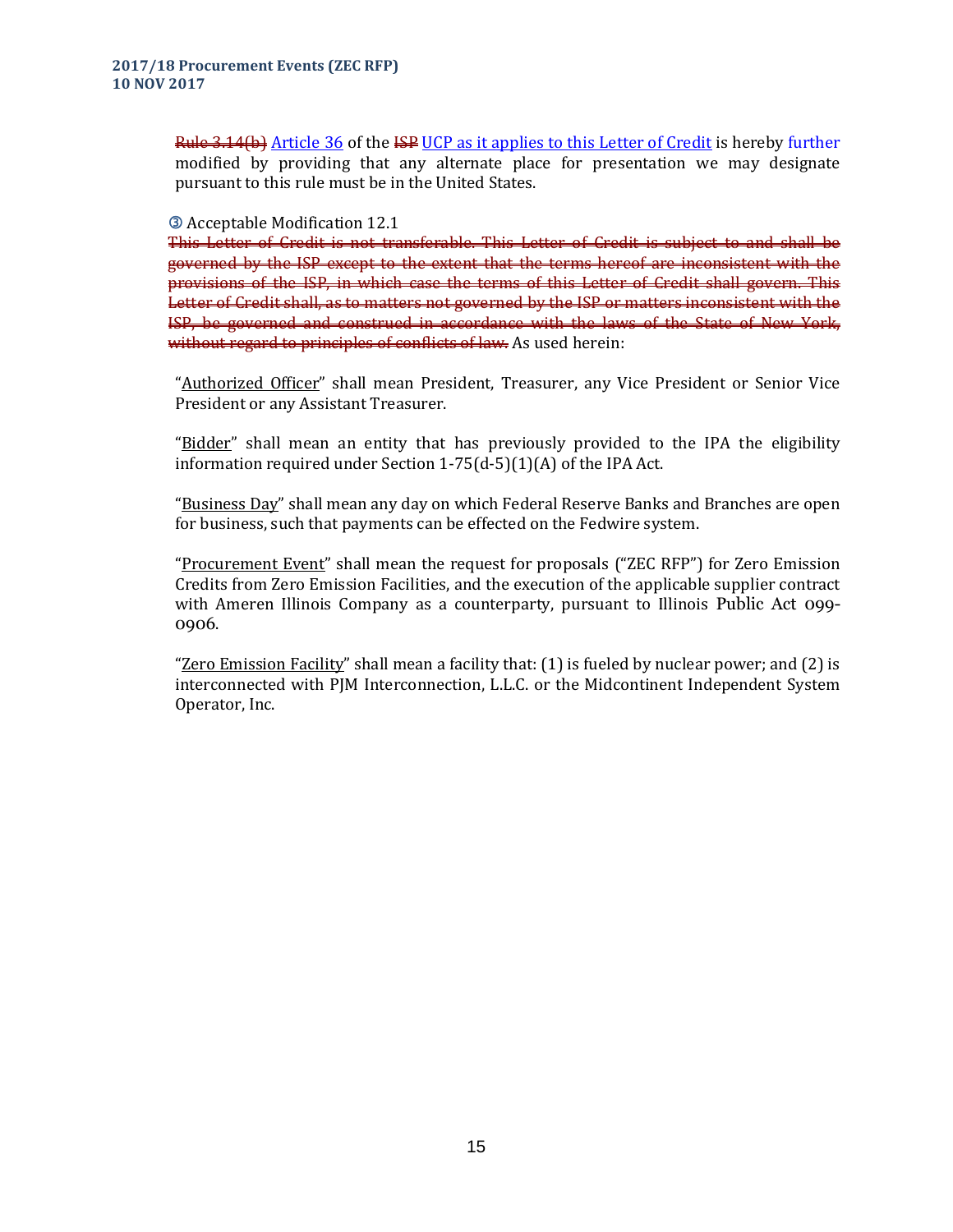11. As used herein:

"Authorized Officer" shall mean President, Treasurer, any Vice President or Senior Vice President or any Assistant Treasurer.

"Bidder" shall mean an entity that has previously provided to the IPA the eligibility information required under Section 1-75(d-5)(1)(A) of the IPA Act.

"Business Day" shall mean any day on which Federal Reserve Banks and Branches are open for business, such that payments can be effected on the Fedwire system.

"Procurement Event" shall mean the request for proposals ("ZEC RFP") for Zero Emission Credits from Zero Emission Facilities, and the execution of the applicable supplier contract with Ameren Illinois Company as a counterparty, pursuant to Illinois Public Act 099-0906.

"Zero Emission Facility" shall mean a facility that: (1) is fueled by nuclear power; and (2) is interconnected with PJM Interconnection, L.L.C. or the Midcontinent Independent System Operator, Inc.

# **Acceptable Modifications to Paragraph 11**

11.1. *Please note that change to Paragraph 11 is only acceptable if made together with change to Paragraph 10 and change to Paragraph 12.* 

Acceptable Modification 10.2

10. Rule 3.14(a) of the International Standby Practices 1998 (International Chamber of Commerce Publication No. 590), or any successor publication thereto (the "ISP"), This Letter of Credit is not transferable, and except as otherwise expressly stated herein, is subject to the Uniform Customs and Practice for Documentary Credits – 2007 revision, International Chamber of Commerce Publication No. 600, (the "UCP"). All banking charges are for the account of the Bidder. This Letter of Credit shall, as to matters not governed by the UCP, be governed and construed in accordance with New York law, without regard to principles of conflicts of law.

 Article 36 of the UCP as it applies to this Letter of Credit is hereby modified to provide as follows:

If on the last Business Day for presentation the place for presentation stated in this Letter of Credit is for any reason closed, then the last day for presentation is automatically extended to the day occurring thirty calendar days after the place for presentation re-opens for business.

Rule 3.14(b) Article 36 of the ISP UCP as it applies to this Letter of Credit is hereby further modified by providing that any alternate place for presentation we may designate pursuant to this rule must be in the United States.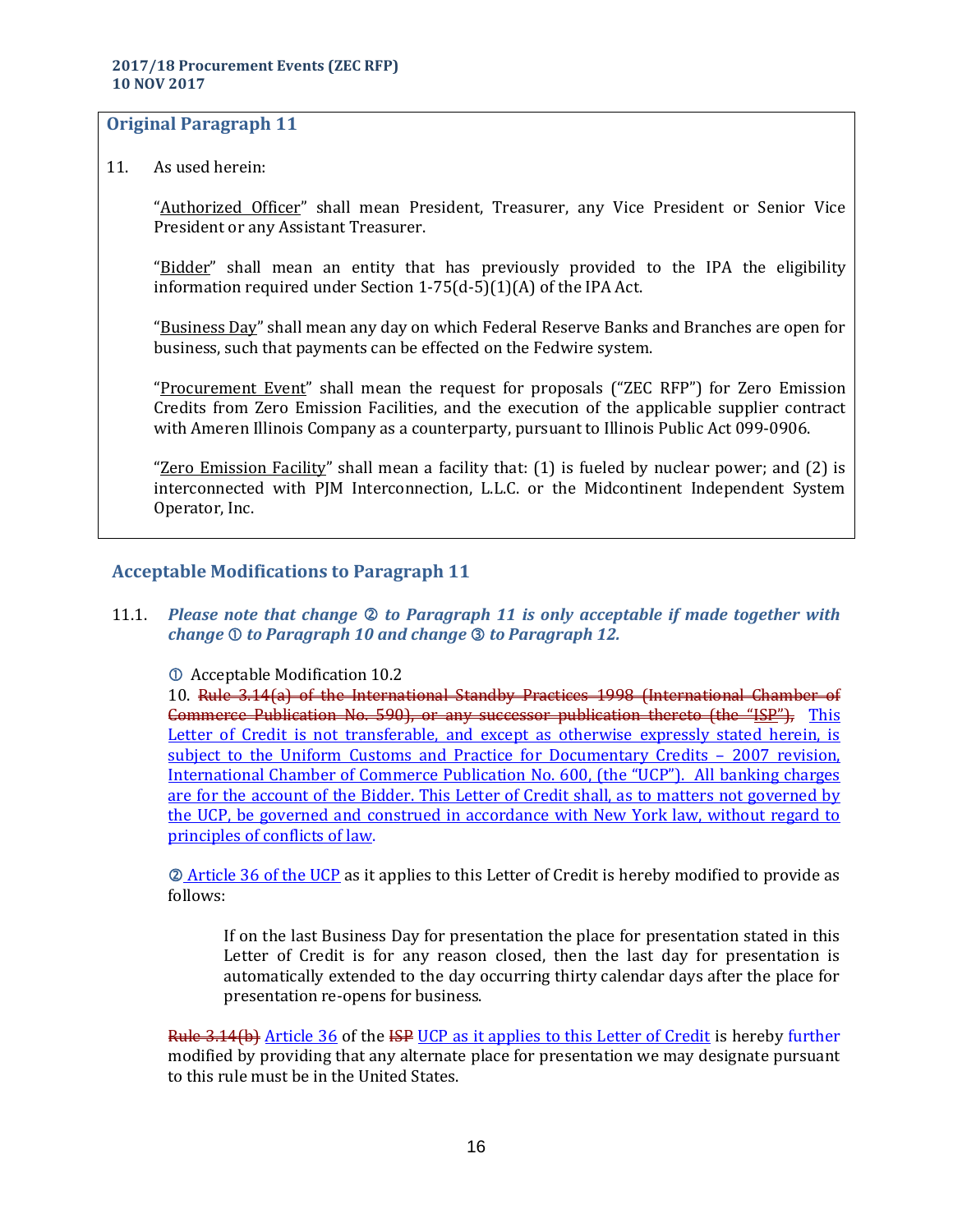#### Acceptable Modification 12.1

This Letter of Credit is not transferable. This Letter of Credit is subject to and shall be governed by the ISP except to the extent that the terms hereof are inconsistent with the provisions of the ISP, in which case the terms of this Letter of Credit shall govern. This Letter of Credit shall, as to matters not governed by the ISP or matters inconsistent with the ISP, be governed and construed in accordance with the laws of the State of New York, without regard to principles of conflicts of law. As used herein:

"Authorized Officer" shall mean President, Treasurer, any Vice President or Senior Vice President or any Assistant Treasurer.

"Bidder" shall mean an entity that has previously provided to the IPA the eligibility information required under Section 1-75(d-5)(1)(A) of the IPA Act.

"Business Day" shall mean any day on which Federal Reserve Banks and Branches are open for business, such that payments can be effected on the Fedwire system.

"Procurement Event" shall mean the request for proposals ("ZEC RFP") for Zero Emission Credits from Zero Emission Facilities, and the execution of the applicable supplier contract with Ameren Illinois Company as a counterparty, pursuant to Illinois Public Act 099-0906.

"Zero Emission Facility" shall mean a facility that: (1) is fueled by nuclear power; and (2) is interconnected with PJM Interconnection, L.L.C. or the Midcontinent Independent System Operator, Inc.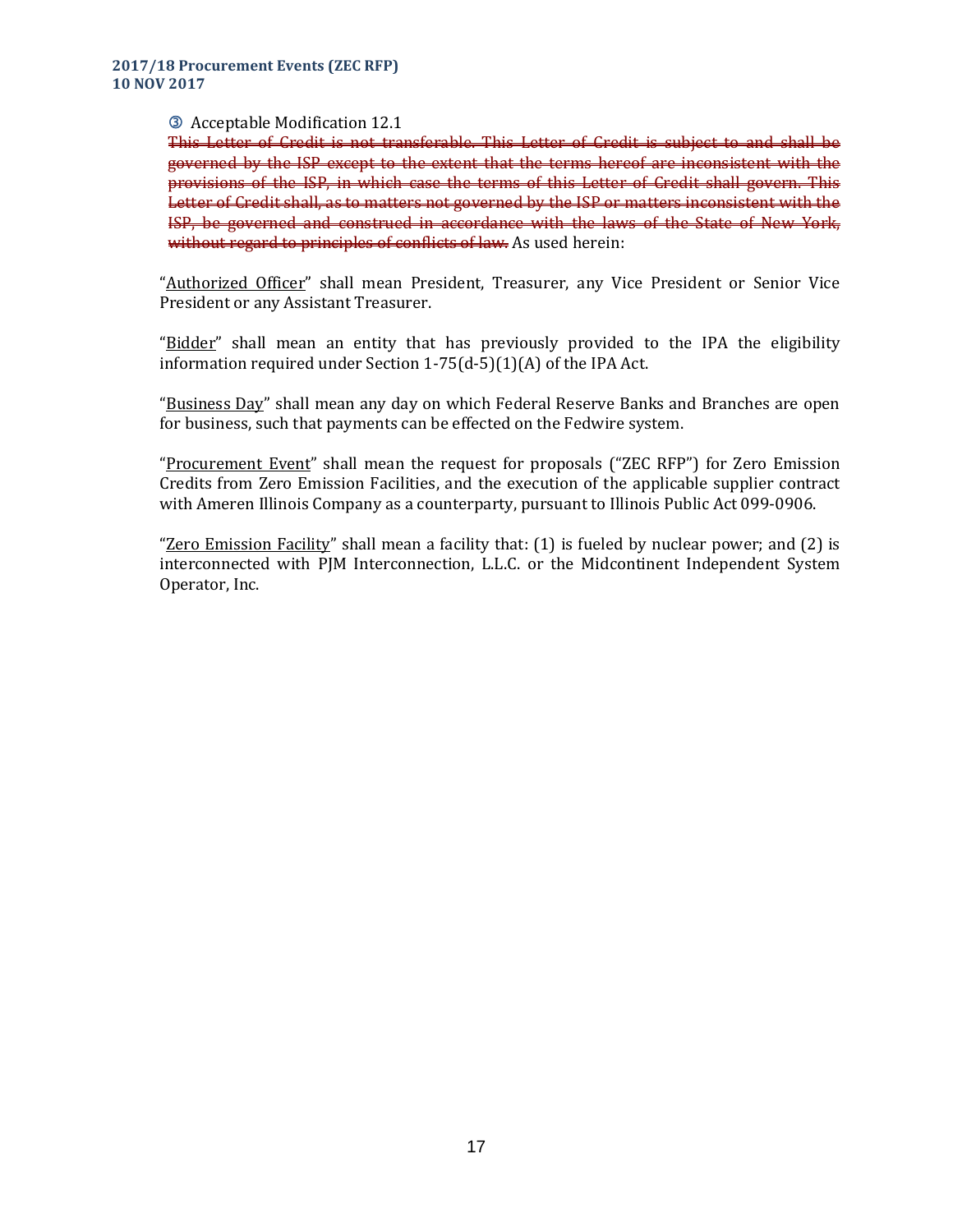12. This Letter of Credit is not transferable. This Letter of Credit is subject to and shall be governed by the ISP except to the extent that the terms hereof are inconsistent with the provisions of the ISP, in which case the terms of this Letter of Credit shall govern. This Letter of Credit shall, as to matters not governed by the ISP or matters inconsistent with the ISP, be governed and construed in accordance with the laws of the State of New York, without regard to principles of conflicts of law.

# **Acceptable Modifications to Paragraph 12**

12.1. *Please note that change* **©** to Paragraph 12 is only acceptable if made together with *change*  $\mathbb O$  *to Paragraph 10 and change*  $\mathbb Q$  *to Paragraph 11.* 

#### Acceptable Modification 10.2

Rule 3.14(a) of the International Standby Practices 1998 (International Chamber of Commerce Publication No. 590), or any successor publication thereto (the "ISP"), This Letter of Credit is not transferable, and except as otherwise expressly stated herein, is subject to the Uniform Customs and Practice for Documentary Credits – 2007 revision, International Chamber of Commerce Publication No. 600, (the "UCP"). All banking charges are for the account of the Bidder. This Letter of Credit shall, as to matters not governed by the UCP, be governed and construed in accordance with New York law, without regard to principles of conflicts of law.

#### Acceptable Modification 11.1

Article 36 of the UCP as it applies to this Letter of Credit is hereby modified to provide as follows:

If on the last Business Day for presentation the place for presentation stated in this Letter of Credit is for any reason closed, then the last day for presentation is automatically extended to the day occurring thirty calendar days after the place for presentation re-opens for business.

Rule 3.14(b) Article 36 of the ISP UCP as it applies to this Letter of Credit is hereby further modified by providing that any alternate place for presentation we may designate pursuant to this rule must be in the United States.

 This Letter of Credit is not transferable. This Letter of Credit is subject to and shall be governed by the ISP except to the extent that the terms hereof are inconsistent with the provisions of the ISP, in which case the terms of this Letter of Credit shall govern. This Letter of Credit shall, as to matters not governed by the ISP or matters inconsistent with the ISP, be governed and construed in accordance with the laws of the State of New York, without regard to principles of conflicts of law. As used herein:

"Authorized Officer" shall mean President, Treasurer, any Vice President or Senior Vice President or any Assistant Treasurer.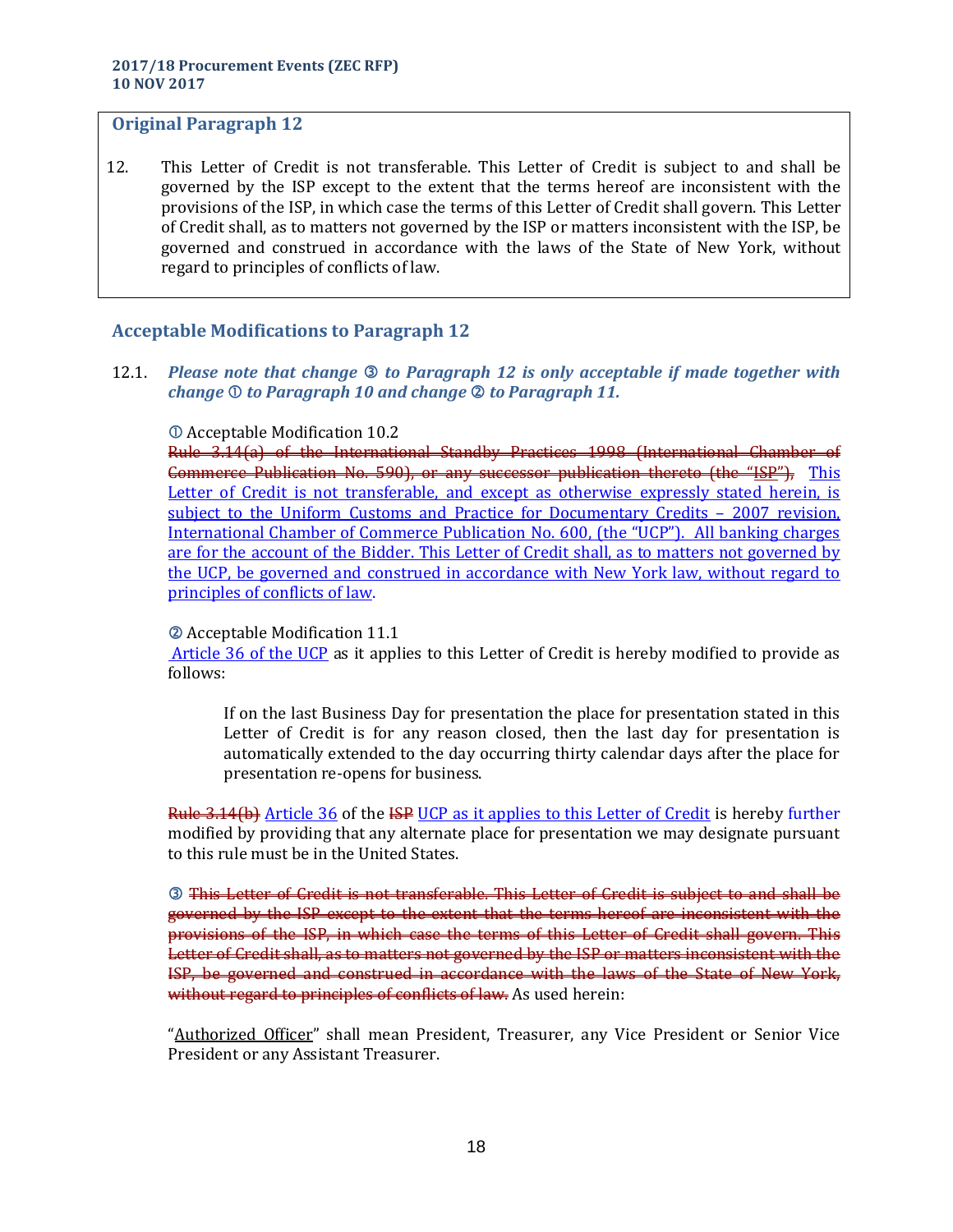#### **2017/18 Procurement Events (ZEC RFP) 10 NOV 2017**

"Bidder" shall mean an entity that has previously provided to the IPA the eligibility information required under Section 1-75(d-5)(1)(A) of the IPA Act.

"Business Day" shall mean any day on which Federal Reserve Banks and Branches are open for business, such that payments can be effected on the Fedwire system.

"Procurement Event" shall mean the request for proposals ("ZEC RFP") for Zero Emission Credits from Zero Emission Facilities, and the execution of the applicable supplier contract with Ameren Illinois Company as a counterparty, pursuant to Illinois Public Act 099-0906.

"Zero Emission Facility" shall mean a facility that: (1) is fueled by nuclear power; and (2) is interconnected with PJM Interconnection, L.L.C. or the Midcontinent Independent System Operator, Inc.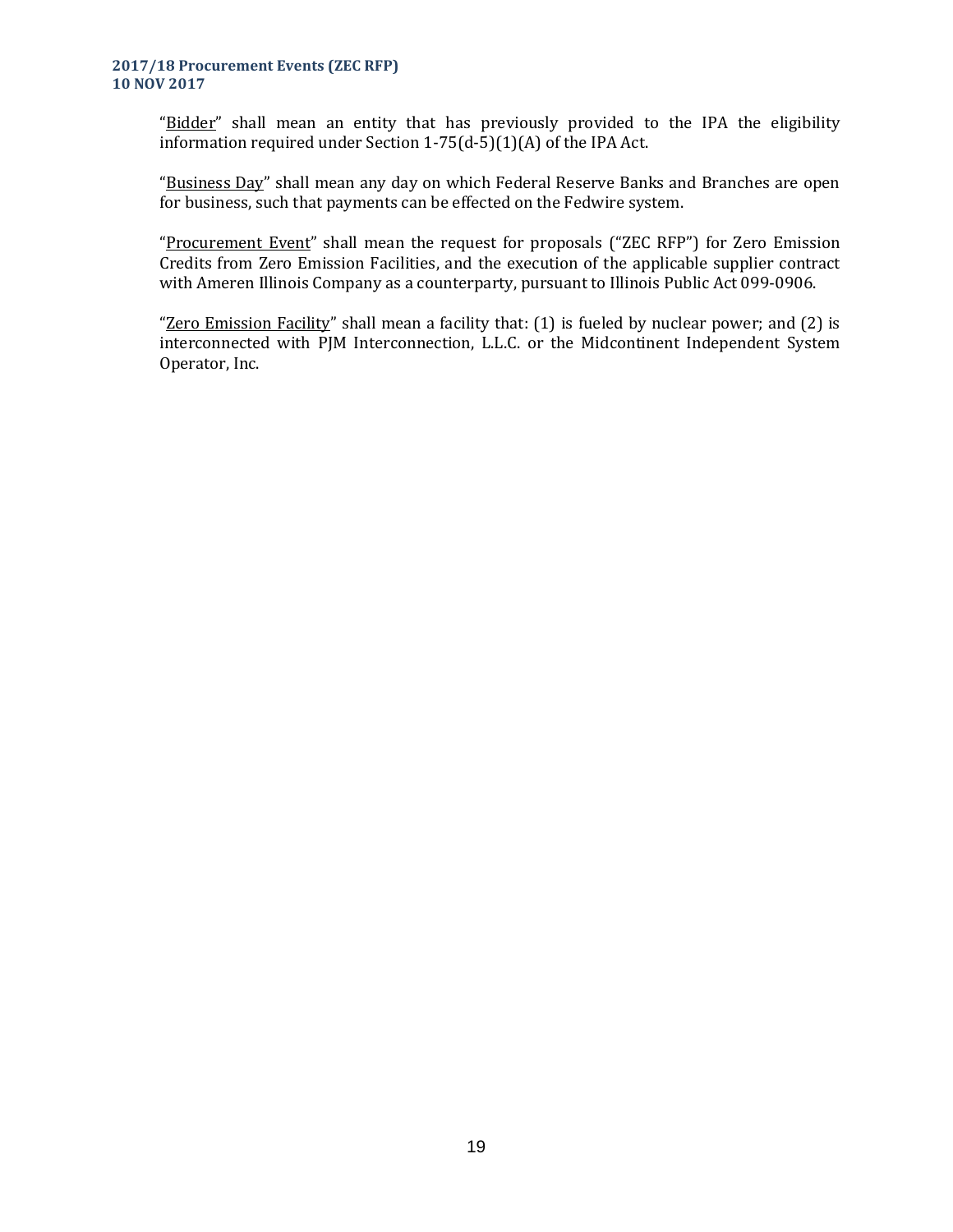13. This Letter of Credit sets forth in full our undertaking, and such undertaking shall not in any way be modified, amended, changed, amplified or limited by reference to any document, instrument or agreement referred to herein, except for Annexes 1 through 3 hereto and the notices referred to herein; and any such reference shall not be deemed to incorporate herein by reference any document, instrument or agreement except as set forth above. Except as otherwise expressly stated herein, this Letter of Credit may not be amended or modified by us without the consent of an Authorized Officer of the beneficiary.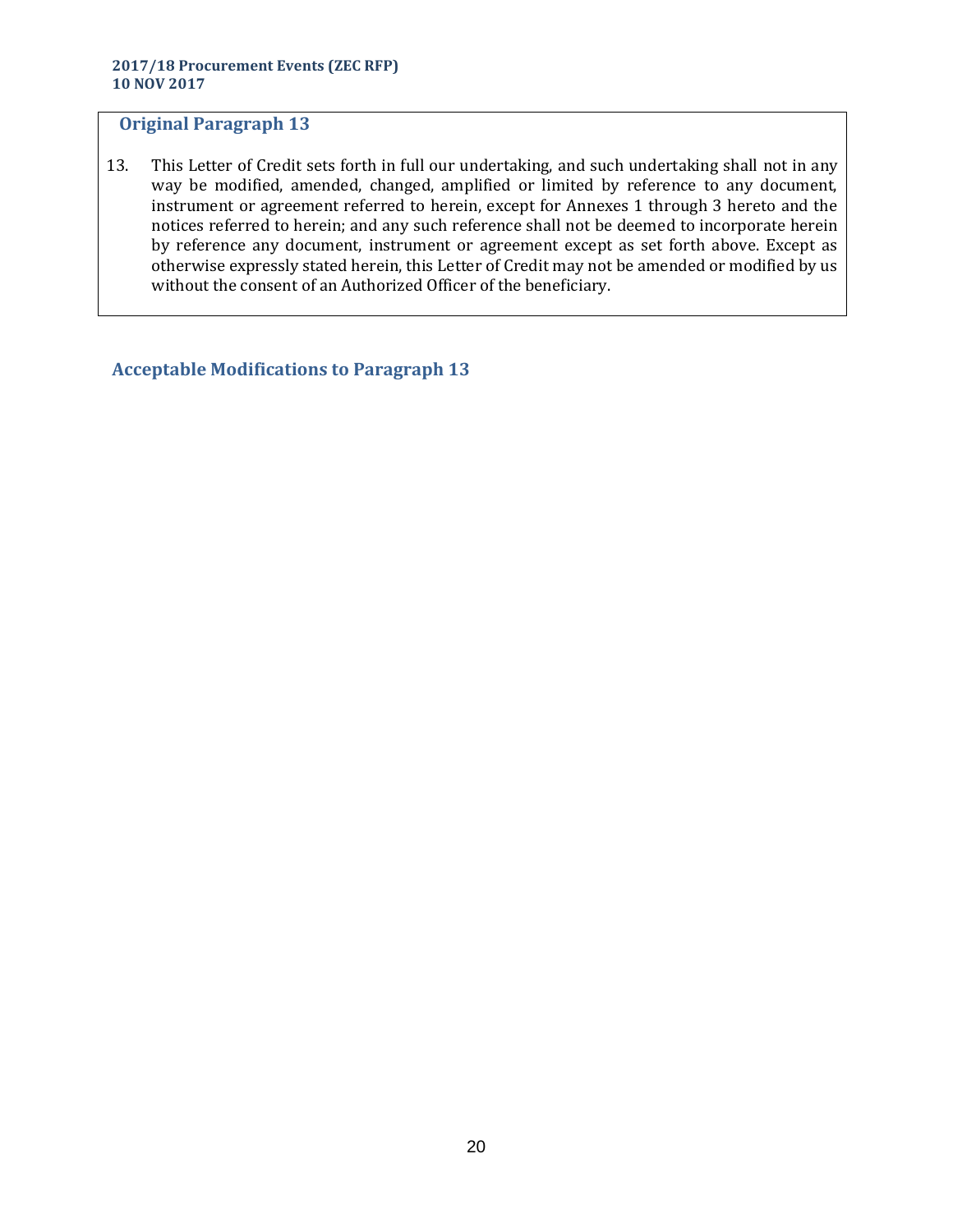14. We, the Issuing Bank, certify that as of the Date of Issuance of this Letter of Credit our senior unsecured debt is rated "A" or better by S&P Global Ratings ("S&P") if rated by S&P, "A2" or better by Moody's Investors Service ("Moody's") if rated by Moody's, and, "A" or better by Fitch Ratings ("Fitch") if rated by Fitch. We hereby certify that our senior unsecured debt is rated by at least two of S&P, Moody's, and Fitch. If affiliated with a foreign bank, we further certify we are a U.S. branch office of such foreign bank and that as of the Date of Issuance of this Letter of Credit, our senior unsecured debt meets the ratings requirement of this paragraph.

# **Acceptable Modifications to Paragraph 14**

14.1. We<del>, the Issuing Bank,</del> certify that as of the Date of Issuance of this Letter of Credit, our senior unsecured long-term debt is rated "A" or better by S&P Global Ratings ("S&P") if rated by S&P, "A2" or better by Moody's Investors Service ("Moody's") if rated by Moody's, and, if rated by Fitch Ratings ("Fitch"), "A" or better by Fitch Ratings<del>("Fitch") if rated by</del> Fitch. We hereby certify that our senior unsecured debt is rated by at least two of S&P, Moody's, and Fitch. If affiliated with a foreign bank, we further-certify we are a U.S. branch office or U.S. agency office of such foreign bank and that as of the Date of Issuance of this Letter of Credit, our senior unsecured long-term debt is rated "A" or better by S&P Global Ratings, "A2" or better by Moody's Investors Service, and, if rated by Fitch Ratings, "A" or better by Fitch Ratings. debt meets the ratings requirement of this paragraph.

### 14.2. *Please note that this change to Paragraph 14 is only acceptable if the bank issuing the Pre-Bid Letter of Credit is not a foreign bank or affiliated with a foreign bank.*

We, the Issuing Bank, certify that as of the Date of Issuance of this Letter of Credit our senior unsecured debt is rated "A" or better by S&P Global Ratings ("S&P") if rated by S&P, "A2" or better by Moody's Investors Service ("Moody's") if rated by Moody's, and, "A" or better by Fitch Ratings ("Fitch") if rated by Fitch. We hereby certify that our senior unsecured debt is rated by at least two of S&P, Moody's, and Fitch. If affiliated with a foreign bank, we further certify we are a U.S. branch office of such foreign bank and that as of the Date of Issuance of this Letter of Credit, our senior unsecured debt meets the ratings requirement of this paragraph.

#### 14.3. *If this change to Paragraph 14 is made by a U.S. agency office of a foreign bank, the agent bank must identify the foreign bank that it is representing using a paragraph substantially in the form of Additional Paragraph (4).*

We, the Issuing Bank, certify that as of the Date of Issuance of this Letter of Credit our senior unsecured debt is rated "A" or better by S&P Global Ratings ("S&P") if rated by S&P, "A2" or better by Moody's Investors Service ("Moody's") if rated by Moody's, and, "A" or better by Fitch Ratings ("Fitch") if rated by Fitch. We hereby certify that our senior unsecured debt is rated by at least two of S&P, Moody's, and Fitch. If affiliated with a foreign bank, we further certify we are a U.S. branchAgency office of such foreign bank and that as of the Date of Issuance of this Letter of Credit, our senior unsecured debt meets the ratings requirement of this paragraph.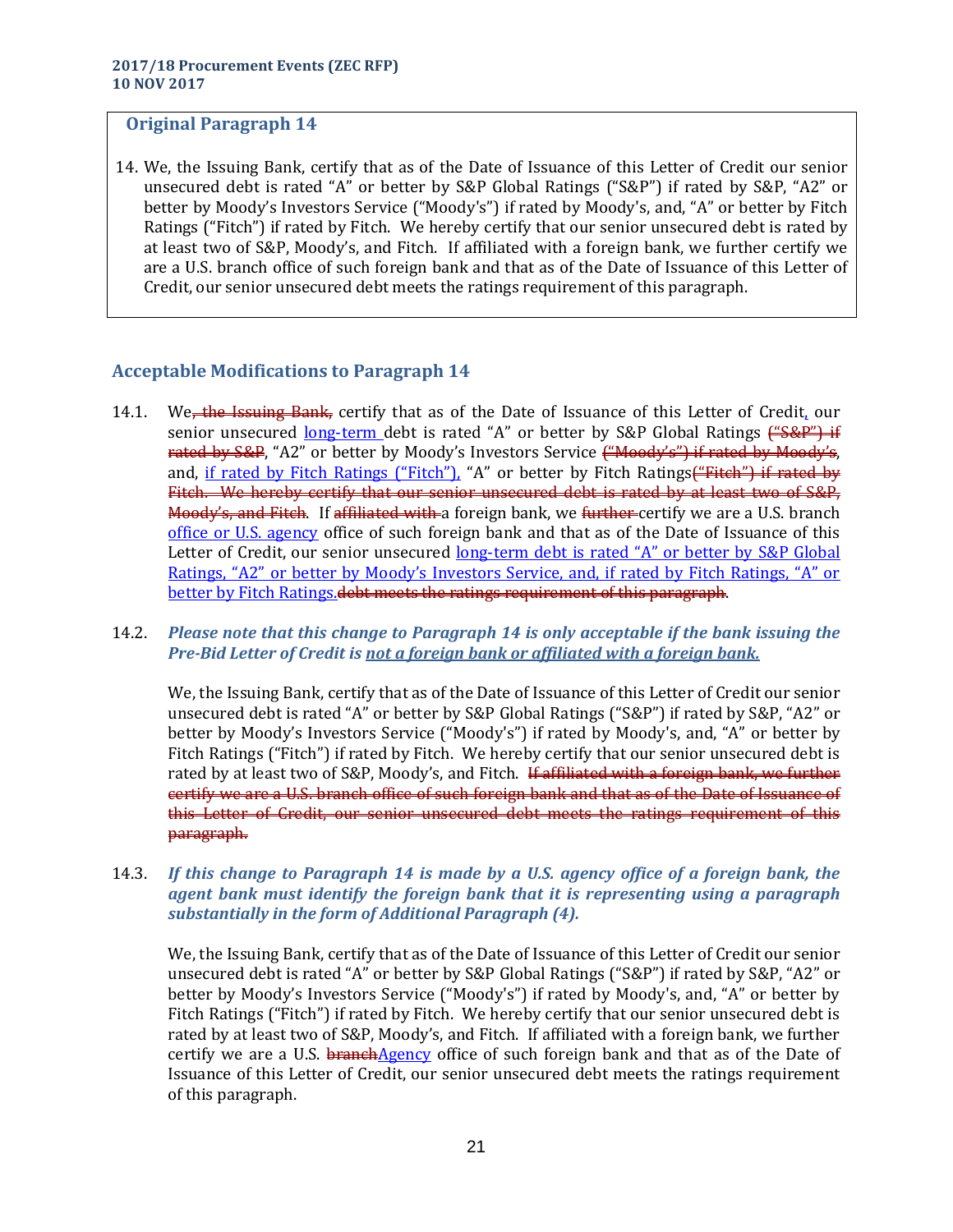**2017/18 Procurement Events (ZEC RFP) 10 NOV 2017**

### 14.4. *Please note that this change to Paragraph 14 is only acceptable if the bank issuing the Pre-Bid Letter of Credit is a foreign bank or affiliated with a foreign bank.*

We, the Issuing Bank, certify that as of the Date of Issuance of this Letter of Credit our senior unsecured debt is rated "A" or better by S&P Global Ratings ("S&P") if rated by S&P, "A2" or better by Moody's Investors Service ("Moody's") if rated by Moody's, and, "A" or better by Fitch Ratings ("Fitch") if rated by Fitch. We hereby certify that our senior unsecured debt is rated by at least two of S&P, Moody's, and Fitch. If a foreign bank or affiliated with a foreign bank, we further certify we are a state U.S. branch office of such foreign bank and that as of the Date of Issuance of this Letter of Credit, our senior unsecured debt meets the ratings requirement of this paragraph.

### 14.5. *Please note that this change to Paragraph 14 is only acceptable if the bank issuing the Pre-Bid Letter of Credit is a foreign bank or affiliated with a foreign bank.*

We, the Issuing Bank, certify that as of the Date of Issuance of this Letter of Credit our senior unsecured debt is rated "A" or better by S&P Global Ratings ("S&P") if rated by S&P, "A2" or better by Moody's Investors Service ("Moody's") if rated by Moody's, and, "A" or better by Fitch Ratings ("Fitch") if rated by Fitch. We hereby certify that our senior unsecured debt is rated by at least two of S&P, Moody's, and Fitch. If a foreign bank or affiliated with a foreign bank, we further certify we are a U.S. state licensed or the New York branch office of such foreign bank and that as of the Date of Issuance of this Letter of Credit, our senior unsecured debt meets the ratings requirement of this paragraph.

14.6. We, the <del>Issuing Bank</del>Issuer, certify that as of the Date of Issuance of this Letter of Credit our senior unsecured debt is rated "A" or better by S&P Global Ratings ("S&P") if rated by S&P, "A2" or better by Moody's Investors Service ("Moody's") if rated by Moody's, and, "A" or better by Fitch Ratings ("Fitch") if rated by Fitch. We hereby certify that our senior unsecured debt is rated by at least two of S&P, Moody's, and Fitch. If affiliated with a foreign bank, we further certify we are a U.S. branch office of such foreign bank and that as of the Date of Issuance of this Letter of Credit, our senior unsecured debt meets the ratings requirement of this paragraph.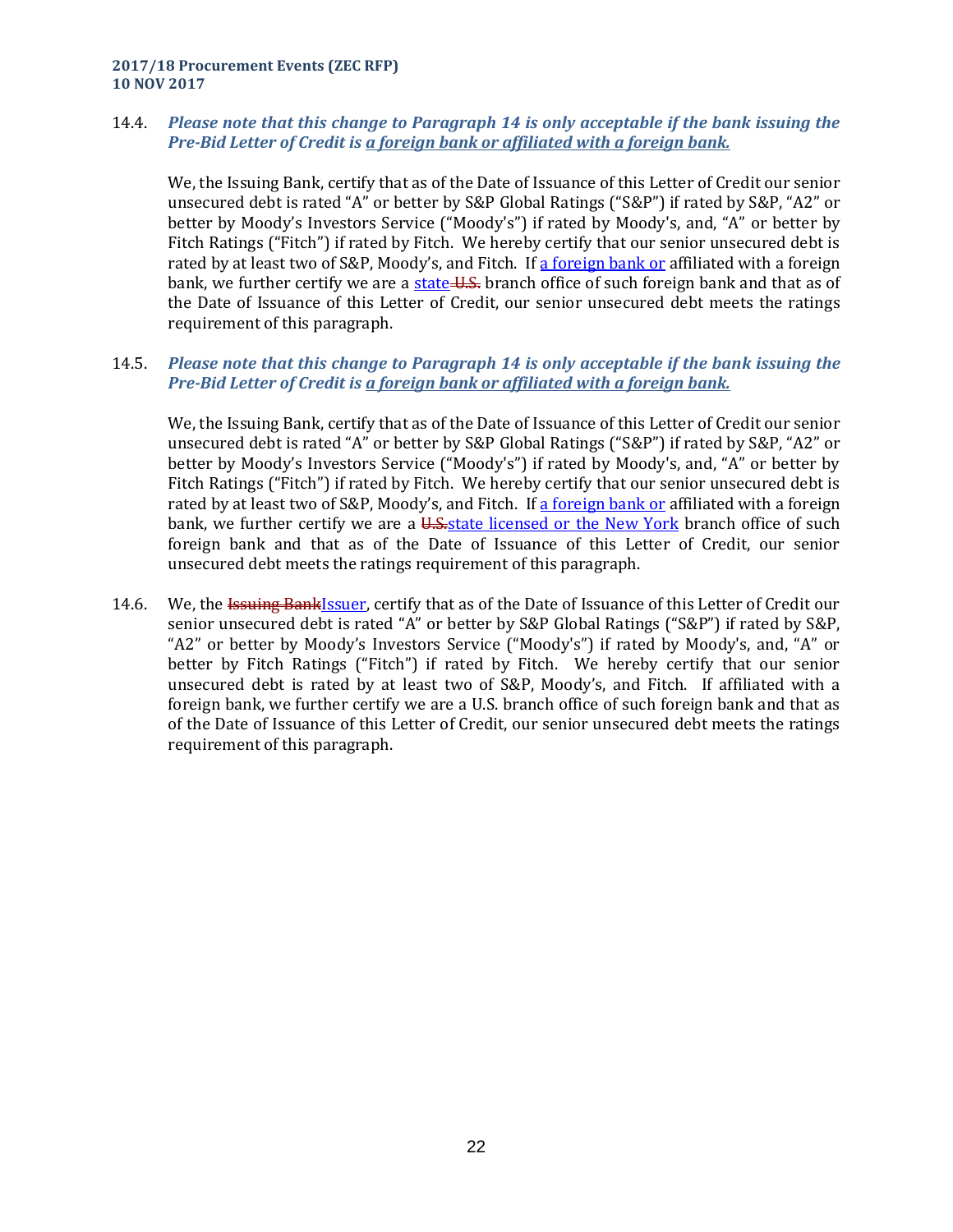15. This original Letter of Credit is being sent to Managing Supervisor, Credit Risk Management, Ameren Services, 1901 Chouteau Avenue, MC 960, St. Louis, MO 63103. The aggregate amount paid to Ameren Illinois Company during the validity of this Letter of Credit will not exceed the amount of this Letter of Credit. Any demands or communications in the form of the attached Annexes or other communications directed to us under this Letter of Credit must be signed by an Authorized Officer of Ameren Illinois Company. Acceptance or rejection of any amendments to this Letter of Credit must be signed by an Authorized Officer of Ameren Illinois Company.

| Very truly yours, |  |
|-------------------|--|
| (Issuing Bank)    |  |
|                   |  |

| By:    |  |  |
|--------|--|--|
| Name:  |  |  |
| Title: |  |  |
| Date:  |  |  |

# **Acceptable Modifications to Paragraph 15**

15.1. This original Letter of Credit is being sent to Managing Supervisor, Credit Risk Management, Ameren Services, 1901 Chouteau Avenue, MC 960, St. Louis, MO 63103. The aggregate amount paid to Ameren Illinois Company during the validity of this Letter of Credit will not exceed the amount of this Letter of Credit. Any demands or communications in the form of the attached Annexes or other communications directed to us under this Letter of Credit must be signed by an Authorized Officer of Ameren Illinois Company. Acceptance or rejection of any amendments to this Letter of Credit must be signed by an Authorized Officer of Ameren Illinois Company.

| Very truly yours,<br>(Issuing Bank) |  |
|-------------------------------------|--|
| By Signature                        |  |
| Name:                               |  |
| Title:                              |  |
| Date:                               |  |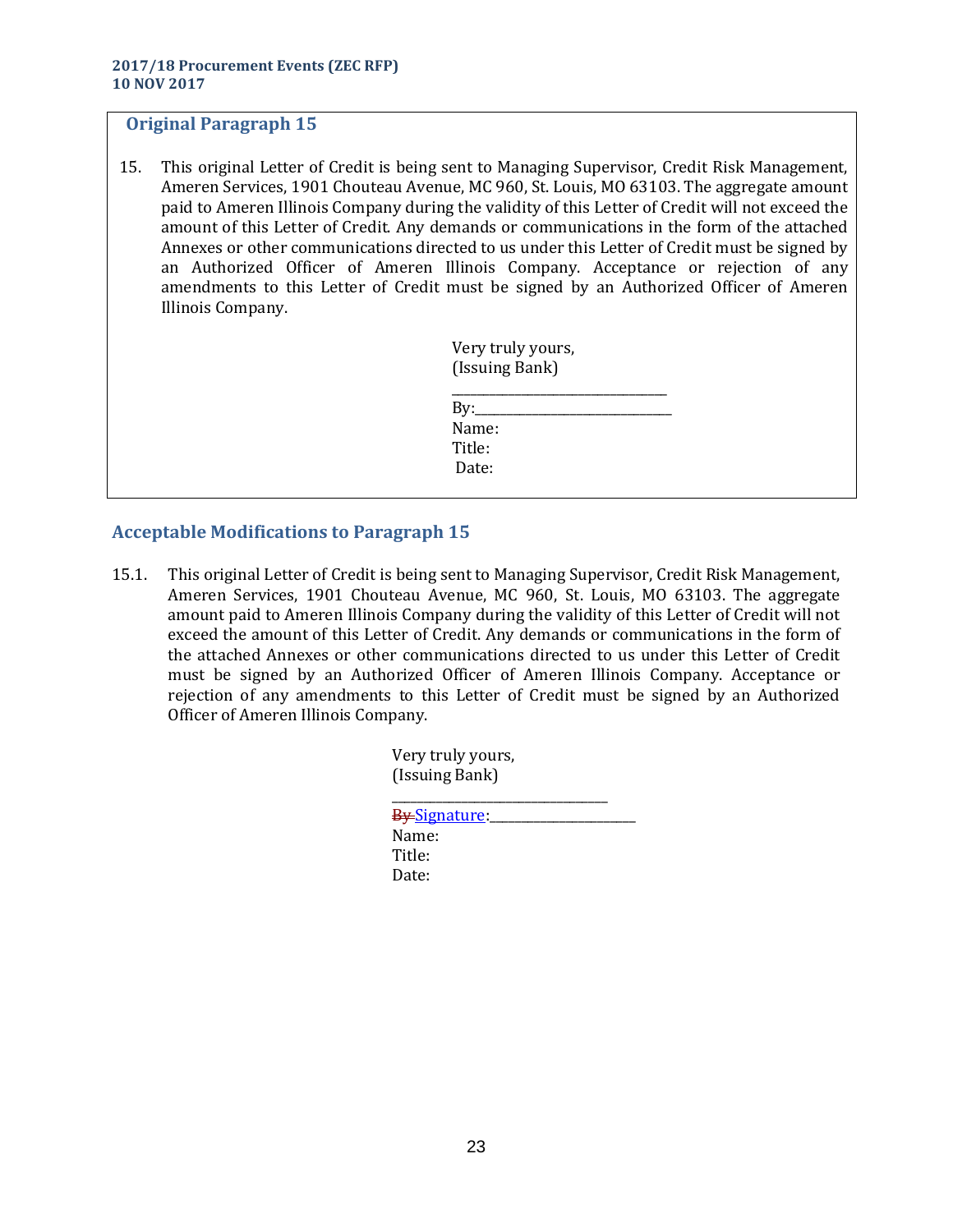# **Acceptable Additional Paragraph (1)**

We will not make any payment under this Letter of Credit (1) to any entity or person who is subject to the sanctions issued by the United States Department of Commerce, or to whom payment is prohibited by the foreign asset control regulations of the United States Department of the Treasury, or (2) which otherwise is in contravention of the United States laws and regulations.

# **Acceptable Additional Paragraph (2)**

Should you have occasion to contact us regarding this credit, kindly direct your communication to the attention of: Trepresentativel at [phone] number], making specific reference to this Letter of Credit No.

# **Acceptable Additional Paragraph (3)**

Please be advised that our trade processing center is now located at the following address:

# **Acceptable Additional Paragraph (4)**

We are acting as Agent for the same of foreign bank], located at \_\_\_\_\_\_\_\_\_\_\_\_\_\_\_\_\_\_\_\_\_\_\_[address, including country].

# **Acceptable Additional Paragraph (5)**

The Issuing Bank will not make any payment under this Standby Letter of Credit to any person who is listed on a United Nations, European Union or United States of America Sanctions list, nor to any person will whom the Issuing Bank is prohibited from engaging in transactions under applicable United States federal or state anti-boycott, anti-terrorism or anti-money laundering laws.

# **Acceptable Additional Paragraph (6)**

Certain administrative services for **ISSUING** Bank] may be provided by [Issuing Bank Subsidiary], \_\_\_\_\_\_\_\_\_ [Issuing Bank], through its Canada branch, or any direct or indirect majority owned subsidiary of **Film** Issuing Bank].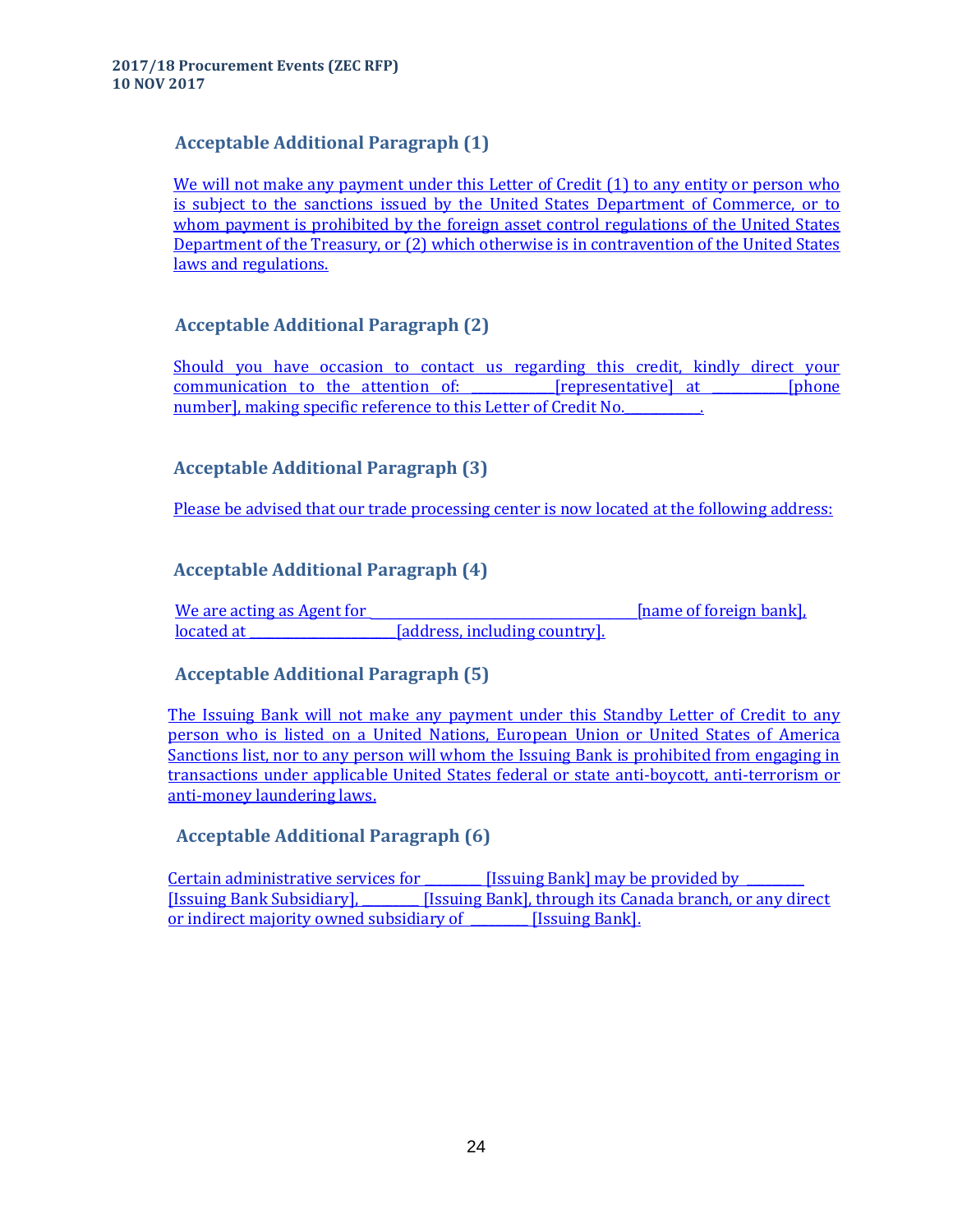#### **2017/18 Procurement Events (ZEC RFP) 10 NOV 2017**

| <b>Original Annex 1</b>                                                                                                                                                                                                                                                          |
|----------------------------------------------------------------------------------------------------------------------------------------------------------------------------------------------------------------------------------------------------------------------------------|
| DRAWING UNDER LETTER OF CREDIT NO. _____                                                                                                                                                                                                                                         |
| $\sim$ 20                                                                                                                                                                                                                                                                        |
| To:<br>(Issuing Bank)<br>(Address)                                                                                                                                                                                                                                               |
| Attention: Standby Letter of Credit Unit                                                                                                                                                                                                                                         |
| Ladies and Gentlemen:                                                                                                                                                                                                                                                            |
| The undersigned is making a drawing under your Letter of Credit No. __________ (the Letter of<br>Credit) in the amount specified below and hereby certifies to you as follows:                                                                                                   |
| Capitalized terms used herein that are not defined herein shall have the meanings ascribed<br>1.<br>thereto in the Letter of Credit.                                                                                                                                             |
| The undersigned is making a drawing under the Letter of Credit. The amount to be received<br>2.<br>by Ameren Illinois Company is (USD) \$                                                                                                                                        |
| Pursuant to Paragraph 2 of the Letter of Credit No. ________, dated __________, 20_, the<br>3.<br>undersigned is entitled to make a drawing under the Letter of Credit inasmuch as the Bidder has<br>(state a reason from conditions (a) $-$ (c) of Paragraph 2 of the Letter of |
| Credit).                                                                                                                                                                                                                                                                         |
| The undersigned acknowledges that, upon your honoring the drawing herein requested, the<br>4.<br>amount of the Letter of Credit available for drawing shall be automatically decreased by the amount<br>of this drawing honored by you.                                          |
| Very truly yours,                                                                                                                                                                                                                                                                |
| Ameren Illinois Company<br>By                                                                                                                                                                                                                                                    |
| Name:<br>Title:<br>Date:                                                                                                                                                                                                                                                         |
|                                                                                                                                                                                                                                                                                  |
| [Bidder]<br>CC:                                                                                                                                                                                                                                                                  |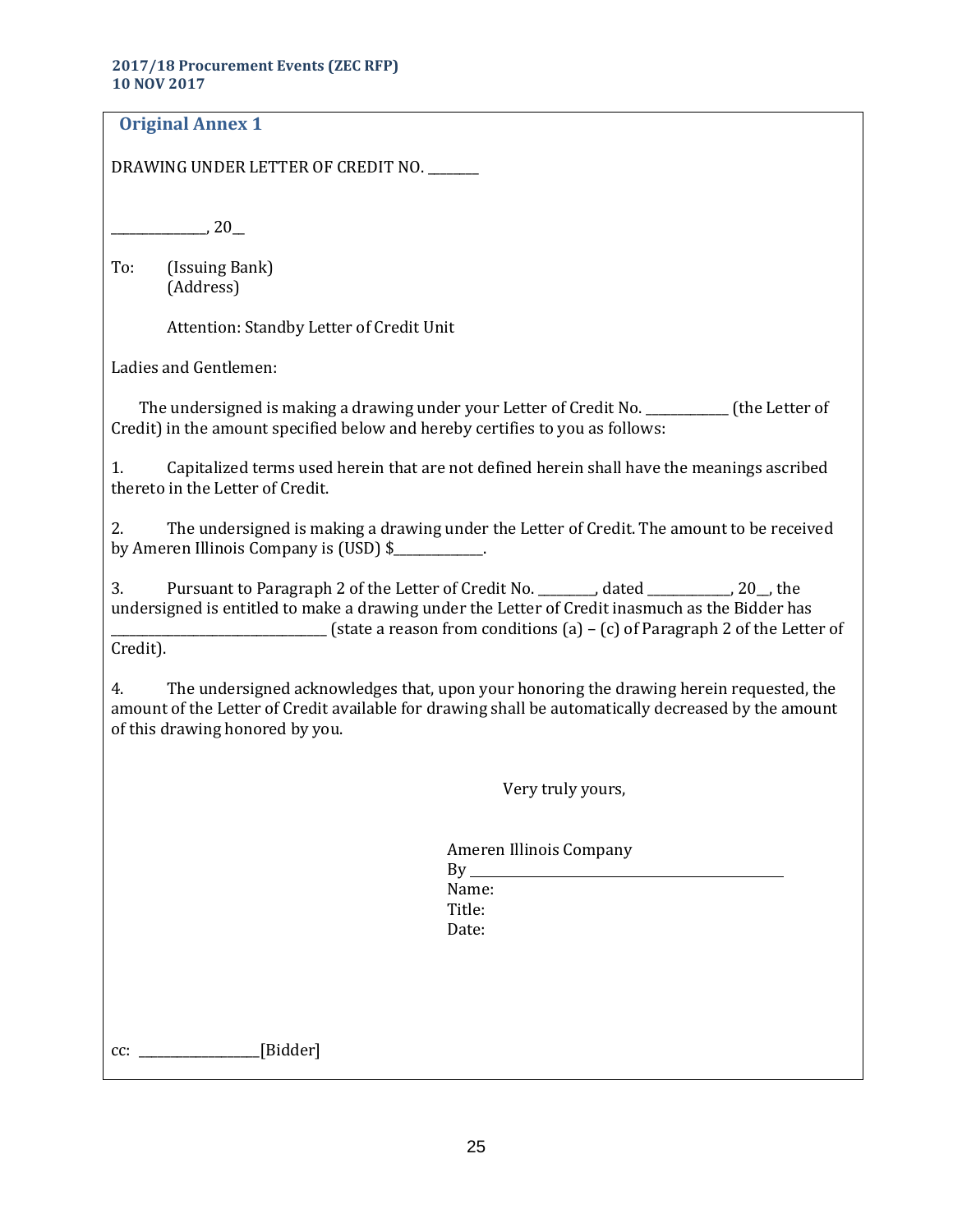# **Acceptable Modifications to Annex 1**

A1.1 *Please note that change to Annex 1 and change to Paragraph 2 are only acceptable if both changes are made together.*

DRAWING CERTIFICATE UNDER LETTER OF CREDIT NO. \_\_\_\_\_\_\_\_

This Letter of Credit is issued at the request and for the account of \_\_\_\_\_\_\_\_\_\_\_\_\_\_\_\_\_\_\_\_\_\_\_\_\_\_\_\_\_\_\_\_\_\_\_\_\_\_\_\_\_\_\_\_\_\_ (including its successors and assigns, the "Bidder"). This Letter of Credit may be drawn <del>once Ameren Illinois Company has notified the Hssuing</del> Bank] in writing that the Bidder-by presenting the documents required by Paragraph 3 hereof, including your drawing certificate stating that:

- a) "the Bidder has made a material omission or misrepresentation in the Proposal submitted by the Bidder in connection with the Procurement Event"; or
- b) "the Bidder has failed to execute the applicable supplier contract within three (3) Business Days of being notified that a Zero Emission Facility presented by the Bidder was selected through the ZEC RFP and approved by the Illinois Commerce Commission or has failed to meet any applicable creditworthiness requirements of the applicable supplier contract"; or
- c) "the Bidder has failed to pay the applicable Supplier Fee to the Illinois Power Agency within seven (7) Business Days of being notified that a Zero Emission Facility presented by the Bidder was selected through the ZEC RFP and approved by the Illinois Commerce Commission".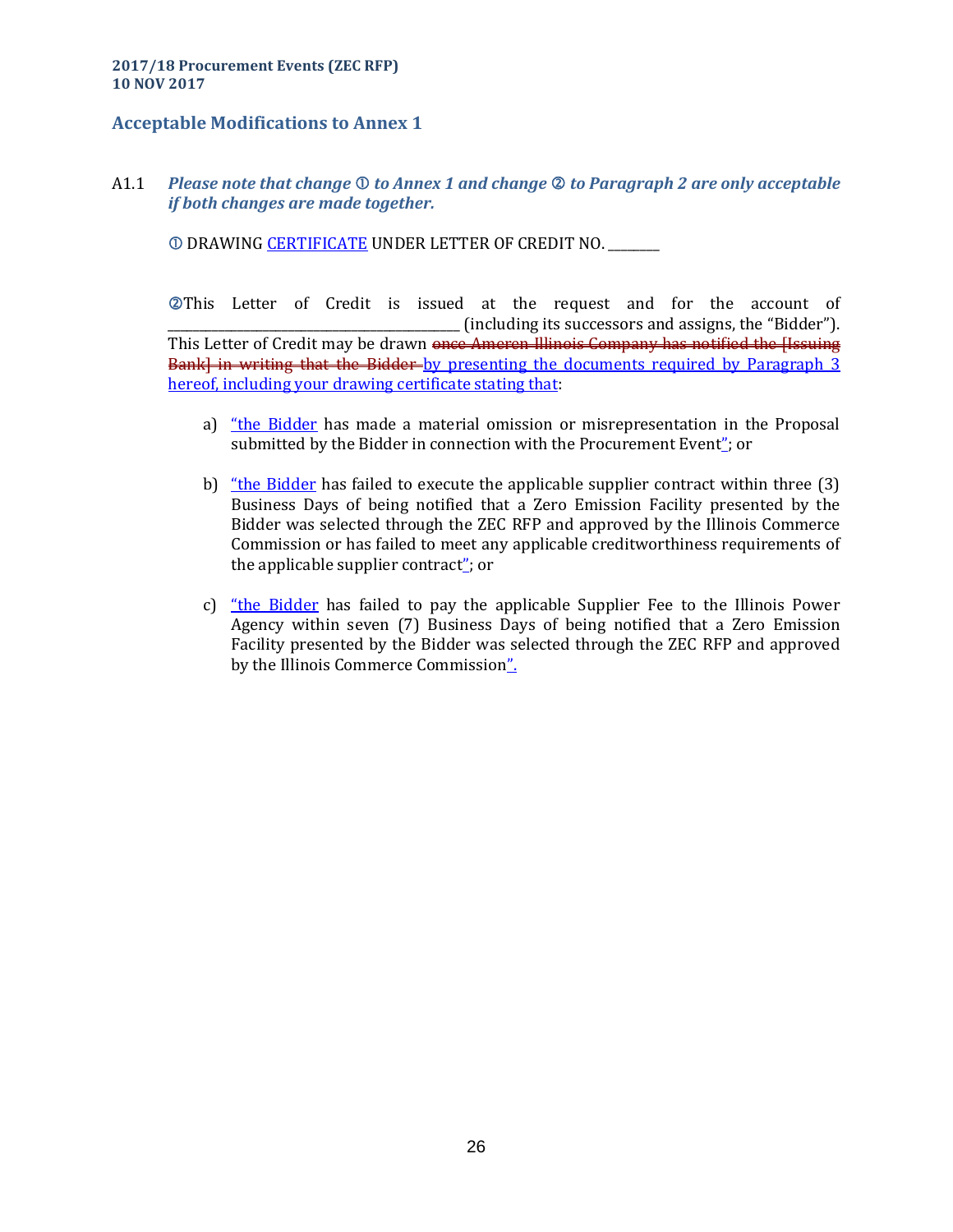| <b>Original Annex 2</b>                                                                                                       |  |
|-------------------------------------------------------------------------------------------------------------------------------|--|
| <b>SIGHT DRAFT</b>                                                                                                            |  |
|                                                                                                                               |  |
| Date: $\_\_\_\_\_$ , 20                                                                                                       |  |
| At sight, pay to the order of Ameren Illinois Company, the sum of _________________________________U.S.<br>Dollars.           |  |
| Drawn under Irrevocable Standby Letter of Credit No. ___________________ of                                                   |  |
| <u> 1989 - Johann John Stone, mars et al. 1989 - John Stone, mars et al. 1989 - John Stone, mars et al. 1989 - John Stone</u> |  |
|                                                                                                                               |  |
| Ameren Illinois Company                                                                                                       |  |
| By<br>Name:                                                                                                                   |  |
| Title:<br>Date:                                                                                                               |  |
|                                                                                                                               |  |

**Acceptable Modifications to Annex 2**